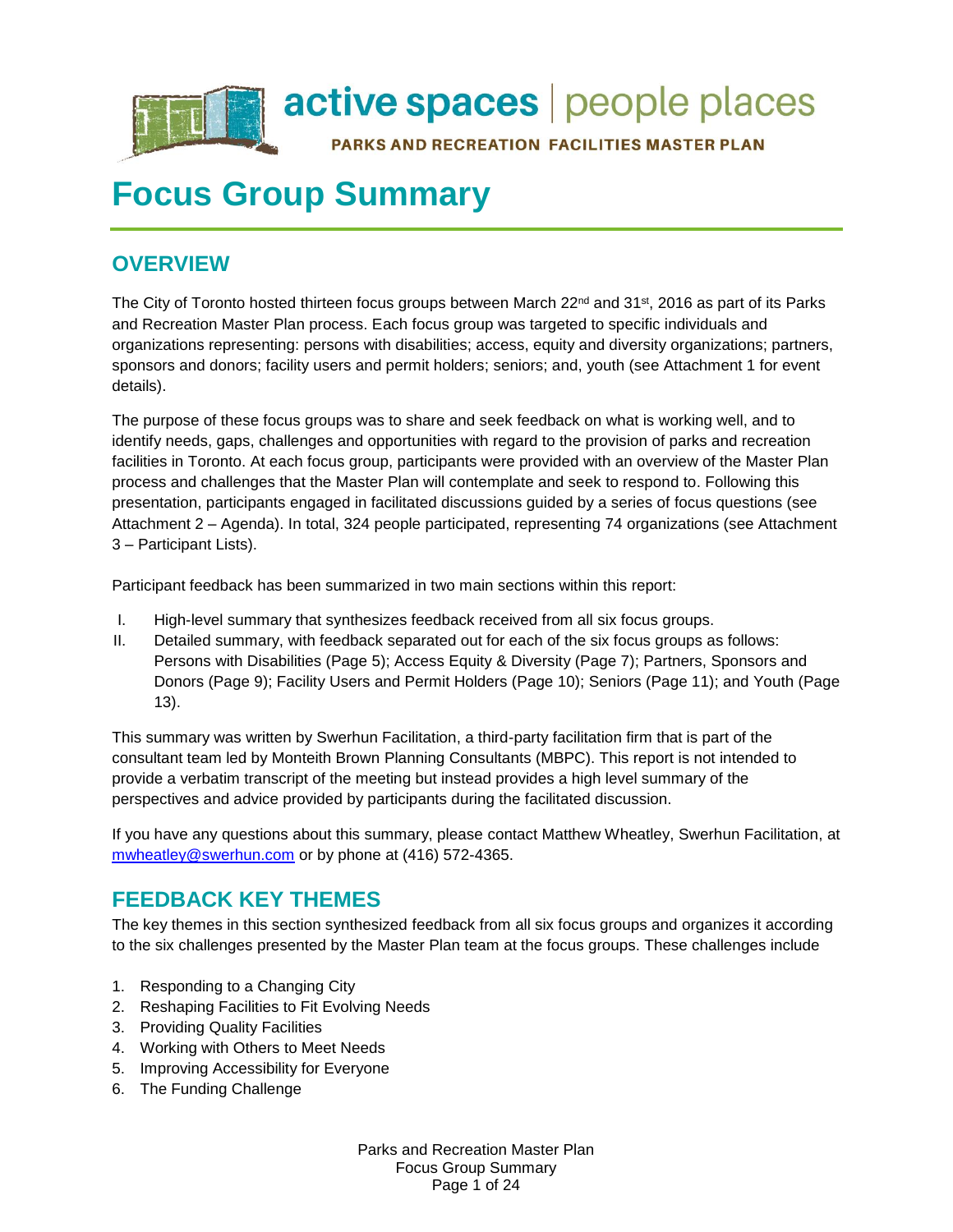# *Responding to a Changing City*

To respond to a changing city, participants at the Access, Equity and Diversity focus group suggested making City facilities, especially community centres, more accessible and responsive to the needs of the growing number of newcomers in the city. Participants at the Facility Users and Permit Holders focus group discussed the importance of understanding how demographic changes are impacting the popularity of both more traditional activities (e.g. hockey, soccer) and emerging activities (e.g. skateboarding, Australian Football, netball, cricket). Participants at the Seniors focus group recommended creating social, seniors-focused spaces and taking grandchildren into account when planning for seniors. Participants at the Youth focus group talked about increasing and diversifying staffing, and emphasized the need for staff that represent youth and are youth-friendly.

## *Reshaping Facilities to Fit Evolving Needs*

To reshape facilities to fit evolving needs, participants at the Facility Users and Permit Holders focus group discussed the need for more flexible facilities and multi-use spaces that are better able to respond to a range of uses as needs evolve throughout the City. Participants also suggested the City explore how current facilities could accommodate a wider range of uses. Participants at the Seniors focus group said new facilities should include health, wellness and mental health services and that programs should be geared to three cohorts (aged 55-70, 70-80, 80+) and offered at different times throughout the day. Participants at the Seniors focus group also identified a need for more facilities that appeal to seniors, including indoor spaces, warm pools, community kitchens and intergenerational space. Participants at the Youth focus group discussed ways to make existing and new facilities more youth-friendly, identified different spaces that appeal specifically to youth, said that spaces in community centres should be inviting and welcoming, and identified a need for more drop-in (un-programmed) space, gender specific spaces, better outdoor spaces and improved scheduling of youth and seniors spaces/activities. Participants at the Youth focus group also said that programming contributes to youth-friendly facilities, noting the importance of free and affordable programs, consistent and longer hours, running more than one program at a time, girls-only programs, programs focused on job skills, additional drop-in programs and programs that appeal to the whole community.

# *Providing Quality Facilities*

Participants talked about providing quality facilities at several of the focus groups. Participants at the Persons with Disabilities focus group and Facility Users and Permit Holders focus group discussed improving facilities in terms of maintenance, noting the importance of keeping both equipment and facilities in good repair and up to current standards. Participants at the Partners, Sponsors and Donors focus group and Facility Users and Permit Holders focus group talked about the need for facilities that can accommodate a range of activities year round, with some suggesting an increase in the use of sports bubbles and artificial turf. Some participants at the Partners, Sponsors and Donors focus group suggested improving some High Park infrastructure as well as maintenance and safety within ravines. Participants at the Seniors focus group reported that new facilities are great for communities, there is a need for timely repairs at existing facilities, and provided suggestions to improve facilities and outdoor spaces including staff available to help, WiFi in buildings and parks, cable TV in community centres, and more washrooms in parks and trails.

Participants at the Youth focus group identified what they like best about community centres (e.g. staff, affordability, engaging spaces) and popular spaces (e.g. gyms, youth lounges, music/recording studios,

> Parks and Recreation Master Plan Focus Group Summary Page 2 of 24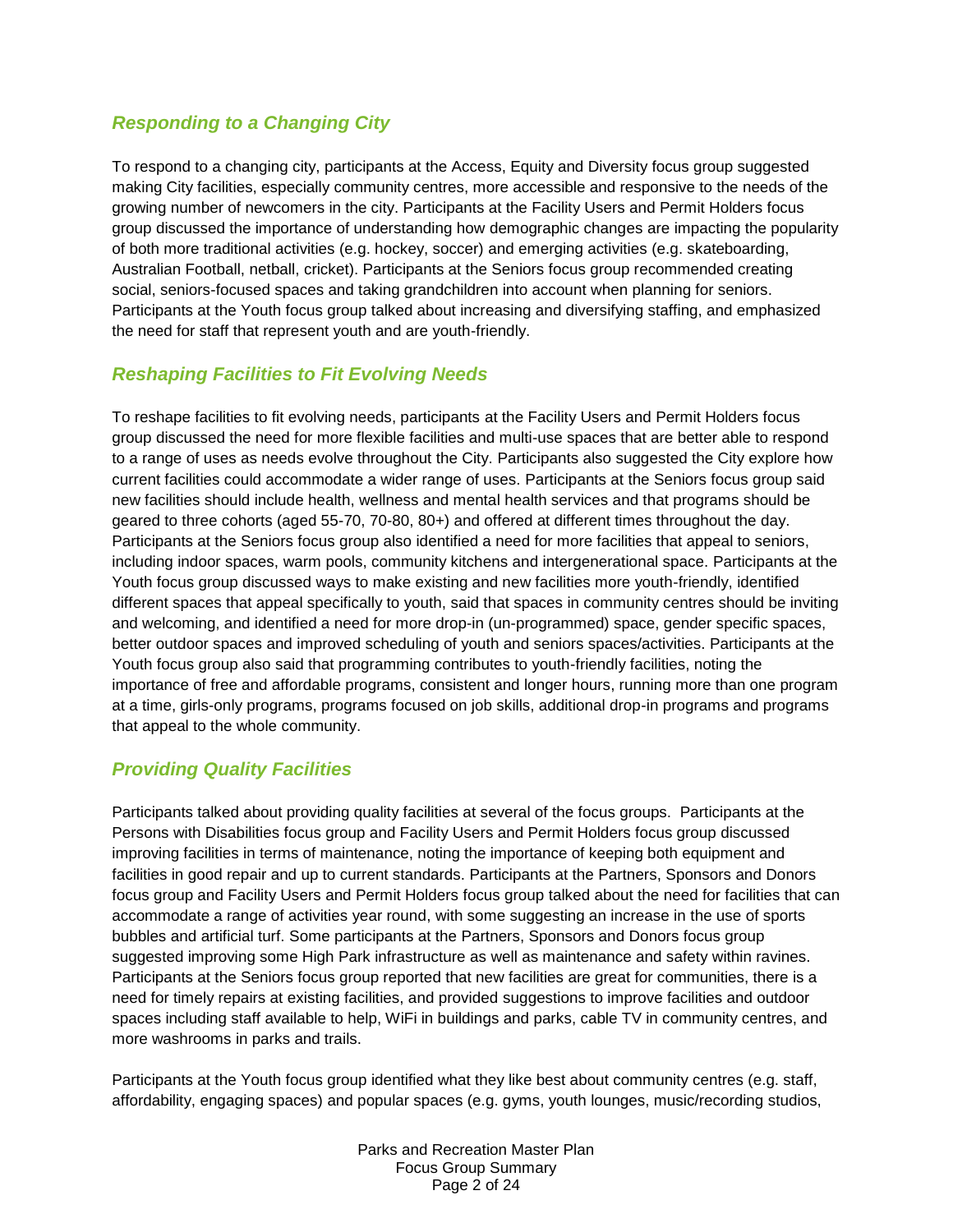dance studios, arcades, basketball courts, weight rooms and homework rooms). They also talked about the need to ensure community centres are appealing, clean, safe and provide a range of activities.

### *Working with Others to Meet Needs*

Working with others to meet needs was discussed in a number of ways by participants at the focus groups. Several participants said that existing partnerships and programs should be maintained and strengthened. Participants at the Partners, Sponsors and Donors focus group suggested ways the City could strengthen these existing partnerships, including: catalogue the needs of partner organizations; help coordinate and provide additional resources to volunteer organizations; be more open minded to new ideas; and increase recognition of partnering organizations.

Participants at the Access, Equity and Diversity focus group and Facility Users and Permit Holders focus group suggested the City work with the Toronto District and Toronto Catholic District School Boards to explore ways of increasing community access to outdoor school space. Participants at the Seniors focus group identified the community hub model as a good way for the City to co-locate and work with other agencies. They also suggested the City collaborate with churches to access local space and increase its support for volunteerism. Participants at the Youth focus group felt community centres would benefit from better integration with other City facilities/departments and suggested working with other community centres and providers to increase participation in programming.

Participants at the Partners, Sponsors and Donors focus group identified issues with dealing with multiple City departments / approval authorities and suggested that these issues could be mitigated through better coordinating communication between the City and its partners.

## *Improving Accessibility for Everyone*

Participants talked about improving accessibility for everyone in several different ways at the focus groups. Participants at the Persons with Disabilities focus group, Access, Equity and Diversity focus group and Seniors focus group talked about the importance of physical design, including the need for standardized accessibility policies and signage for all facilities. Participants at the Access, Equity and Diversity focus group also talked about the importance of designing facilities in a way that promotes access for all.

Participants also discussed the impact staff have on the experience of users and suggested that frontline staff in particular undergo accessibility training. Participants at the Access, Equity and Diversity focus group said it is important for the City to take active steps to ensure their staff create positive and safe places for everyone. Suggestions were provided to increase newcomer awareness and use of City facilities, for example through orientation sessions and providing space for cultural activities and events.

Participants at all the focus groups said that the City's registration program and online presence could be improved to promote greater access. Some suggestions included making more information accessible online, making information available in more languages, providing persons with disabilities more assistance with the registration process, and using online tools, including social media, to raise awareness of the facilities and programs the City has to offer. Participants suggested making information available in other venues such as grocery stores.

> Parks and Recreation Master Plan Focus Group Summary Page 3 of 24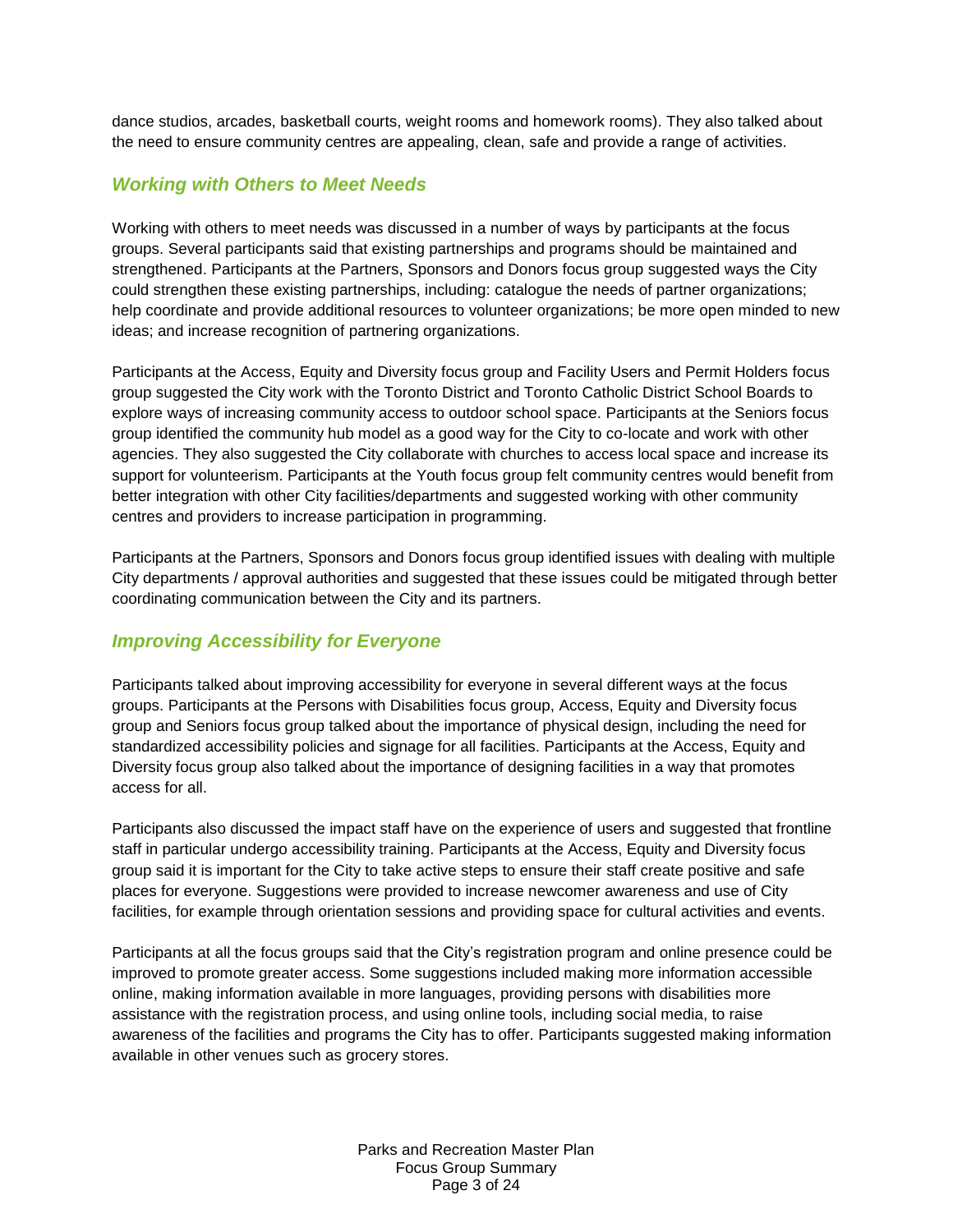Participants at the Persons with Disabilities focus group, Partners, Sponsors and Donors focus group and Seniors focus group also talked about access in terms of physical access to facilities and ease of travel, noting the importance of accessible parking, facilities being accessible by public transit, ensuring all residents of Toronto have access to facilities, and providing facilities and programs in areas with greater need (i.e. Neighbourhood Improvement Areas).

Participants at the Facility Users and Permit Holders focus group discussed access in terms of the allocation of facilities and space, suggesting that the City look at the historical allocation of facilities in comparison with emerging activities to ensure that emerging activities and the groups working to provide them have adequate access. Participants also said that the City needs to think about marginalized groups when improving access to facilities.

Participants at the Seniors focus group discussed the need to make outdoor facilities, the beachfront and events more accessible for people with disabilities.

Participants at the Youth focus group felt that earlier and more engaging community consultation is needed, and that many voices are missing. They recommended planning for the 8 year old, the 17 year old and the 90 year old, and to provide programs that appeal to the whole community.

Participants at the Seniors focus group and Youth focus group talked about access in terms of equity and affordability, suggesting that free programming only be available to local communities and introducing a small charge for residents who are not part of the immediate community.

# *The Funding Challenge*

Participants at the focus groups offered a number of different ideas to respond to the funding challenge, including:

- Identifying low cost maintenance and repairs to improve facilities
- Investigating ways to tap into additional funding from the province
- Exploring public private partnerships
- Encouraging people to make donations
- Exploring creative funding strategies and advertising to improve profitability at facilities
- Creating opportunities for business through event partnerships
- Identifying opportunities for public stewardship
- Helping identify external funding sources organizations can tap into
- Locating facilities on non-traditional lands (e.g. hydro corridors)
- Managing permits more efficiently
- Identifying and promoting facilities that are underutilized
- Providing more multi-purpose spaces
- Co-locating or leasing space with or within other organizations
- Re-inventing existing City lands

Participants at the Partners, Sponsors and Donors focus group also discussed the need for funds to maintain facilities as well as the importance of transparency around funding. Participants at the Facility Users and Permit Holders focus group identified some funding challenges their organizations and members are facing, including: maintenance costs; increasing permit fees; and costs associated with risk and liability.

> Parks and Recreation Master Plan Focus Group Summary Page 4 of 24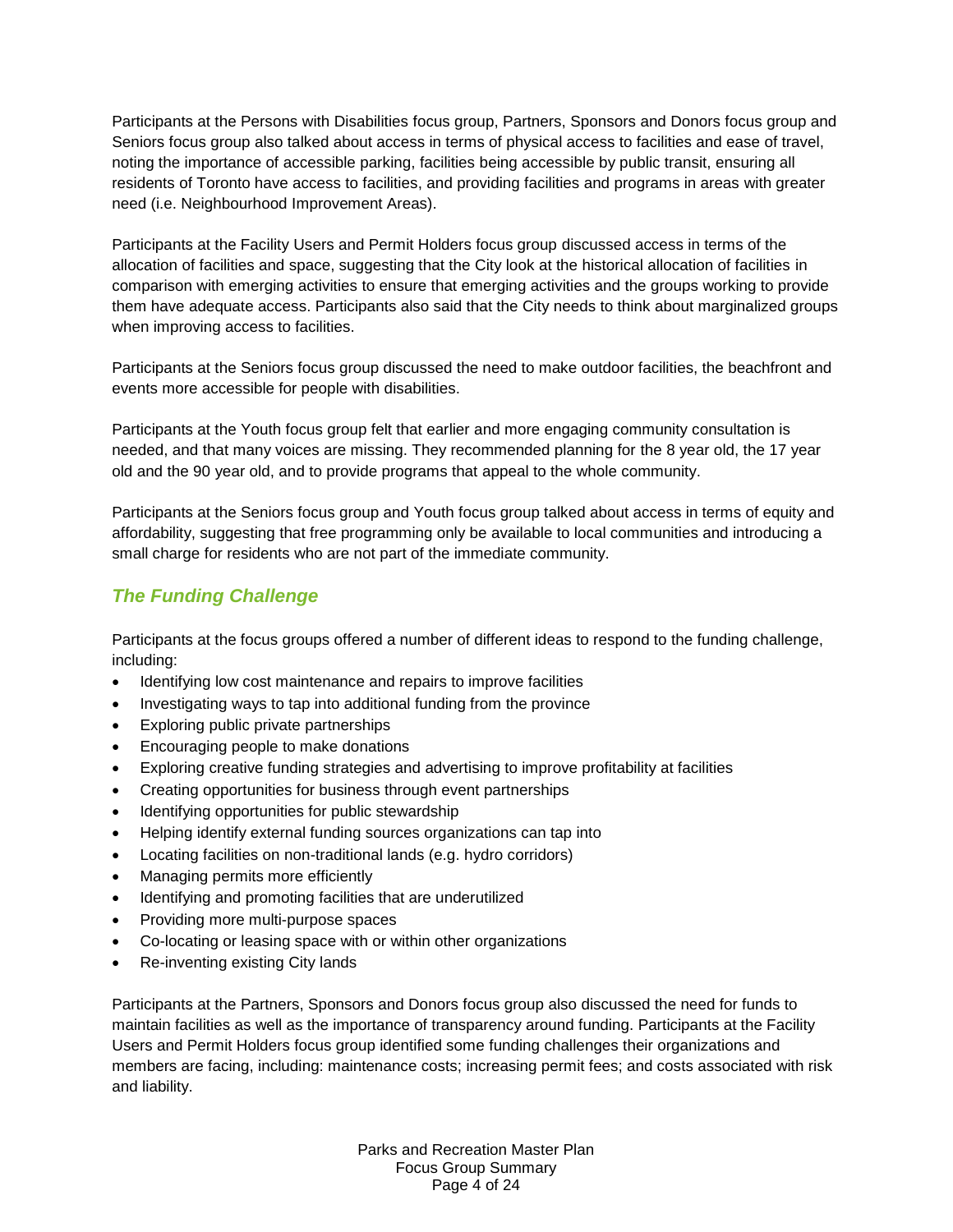# **DETAILED FEEDBACK**

This section provides a detailed summary of feedback from all six focus groups. Each focus group is summarized in a separate sub-section. As with the high-level summary in the previous section, feedback in the detailed summary has been organized to correspond with the six challenges. Feedback that falls outside of the six challenges has been included as additional feedback. In certain instances, responses to participant feedback were provided by representatives of the Master Plan team. Where these responses are included, they are denoted in *italics.*

# *Persons with Disabilities Focus Group*

#### **Providing Quality Facilities**

Participants discussed improving facilities in terms of maintenance (i.e. keeping equipment in good repair) and improving current facilities to meet the standards set for new facilities.

#### **Working with Others to Meet Needs**

Participants suggested that the City should continue to work with groups that use Parks, Forestry and Recreation facilities on a regular basis. Participants also suggested exploring more public private partnerships to help fund needed renovations and new construction.

#### **Improving Accessibility for Everyone**

Several participants talked about improving accessibility in terms of the physical design of City facilities and provided a number of suggested improvements. Participants said there is a need for standardized accessibility policies and signage across all facilities. Washrooms and change rooms were also discussed with suggestions to increase the number of accessible washrooms in parks and near sports fields and include more accessible features in existing washrooms (e.g. adult table lifts and automatic amenities). Participants also talked about the need for emergency response action plans for persons with disabilities, with one participant suggesting the installation of visual alarm systems.

Participants also talked about improving accessibility in terms of the design of objects and equipment. Suggested improvements included: cement paths in parks for people in wheelchairs; accessible lifts at swimming pools; no open backed stairs; high contrast equipment in fitness centres; highly visible garbage cans; and tactile markings to help the visually impaired travel through facilities.

Several participants also talked about including building sensory rooms and pools for therapeutic purposes, providing additional storage space for adaptive equipment, increasing the amount of accessible parking, and remodelling change rooms to make them larger and reduce the amount of negative space. Participants also said that existing facilities, especially older buildings, should be updated to meet current accessibility codes and requirements. One participant suggested using a classification system for facilities to identify the level of accessibility offered at each facility (and sharing this information online).

Participants also discussed the creation of new facilities, noting that new facilities should be fully accessible and that consultation with persons with disabilities should be part of the design and implementation process.

> Parks and Recreation Master Plan Focus Group Summary Page 5 of 24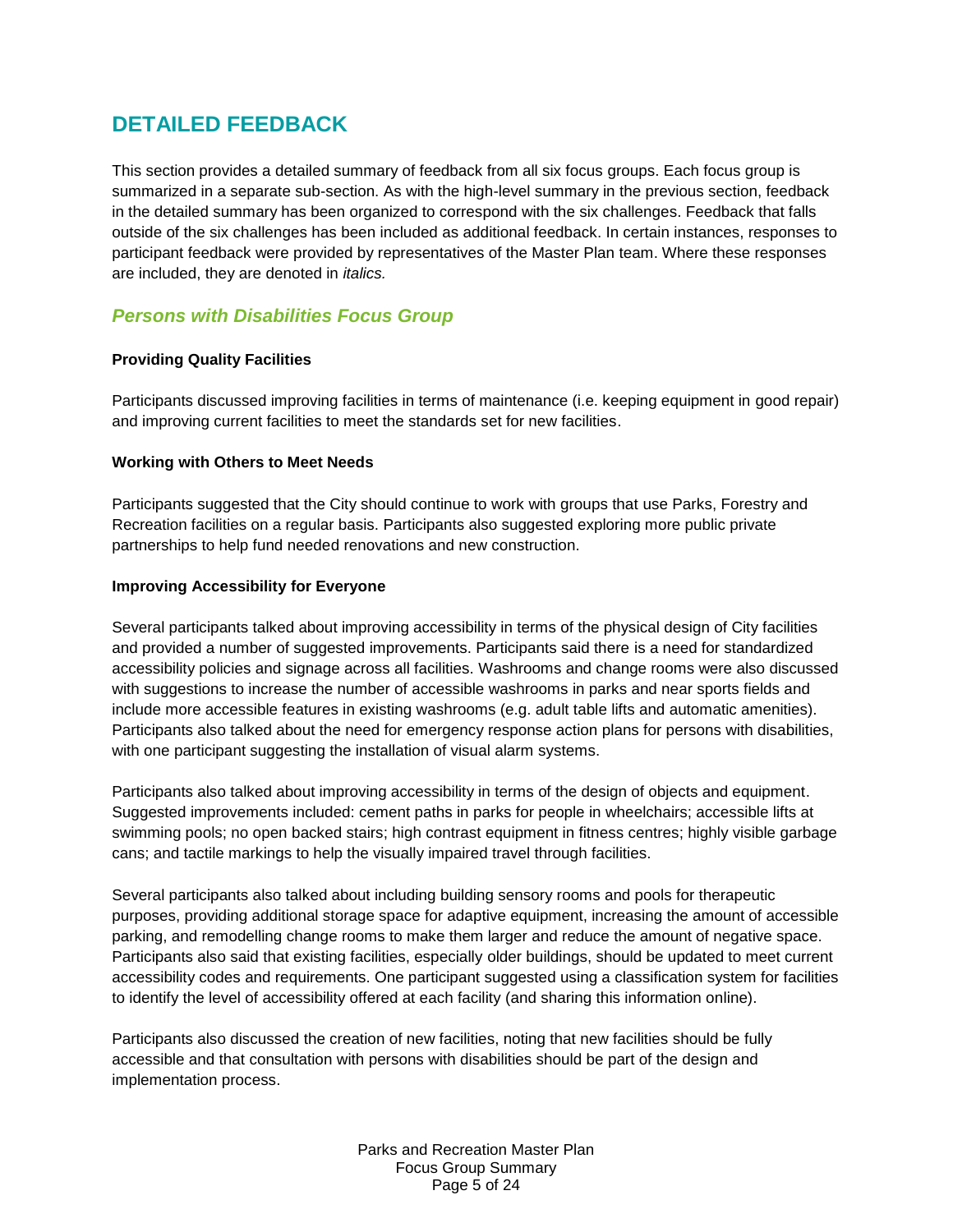Participants felt that the City could improve its online presence by including more information about programs and disruptions to service, making websites easier to navigate and more accessible for screen readers, and ensuring that all information is up-to-date. Participants also suggested using social media and developing an app to raise awareness of the programs and facilities available.

Many participants also discussed the staffing of parks and recreation facilities and shared that while many staff are welcoming and supportive, additional accessibility training was recommended, especially for frontline staff. One participant said that staff should be trained to work with people with a variety of disabilities to ensure all users feel comfortable using City facilities. One participant said the Canadian Helen Keller Centre could train staff on how to work with and assist people that are deaf and / or blind. Participants also suggested that the City hire persons with disabilities to both work at parks and recreation facilities and to test facilities to ensure they are accessible.

Participants said that the registration program and the permitting process could be improved for persons with disabilities. Participants suggested having a pre-registration process at local facilities for persons with disabilities with staff to help. There was also a suggestion to have videos with American Sign Language to explain the registration program. Participants also talked about how the current permitting fee structure impacts smaller groups, noting that the total fee is amortized over a smaller number of athletes making programs more expensive.

Participants also talked about access in terms of ease of travel to facilities, noting the importance of facilities being accessible by public transit. Participants also said that facilities should have adequate space for Wheel-Trans. One participant suggested the City look into providing a shuttle bus service for persons with disabilities.

One participant suggested that adults who have undergone physical rehabilitation also need to be considered when the City is thinking about accessibility, noting that these individuals have social, physical and emotional care needs that may impact their ability to access programs and facilities.

#### **The Funding Challenge**

Participants suggested responding to the funding challenge by identifying low cost maintenance and repairs to improve facility space, investigating ways to tap into additional funding from the province, exploring public private partnerships, encouraging people to make donations and considering the use of paid washrooms in some cases.

#### **Additional Feedback**

Several participants had positive things to say about the City's parks and recreation facilities, including:

- **•** Affordability
- Friendly, welcoming staff that provide great customer service
- Flexible schedules
- Newer facilities are much more accessible, which shows a move in the right direction
- Many locations across the City, with several accessible by transit
- Efforts are being made to work with the local community to ensure that needs are being met

Participants also suggested that the 20-year Master Plan process include check-in points (e.g. 2 years, 5 years and 10 years) to ensure that the necessary steps are being made to address needs identified.

> Parks and Recreation Master Plan Focus Group Summary Page 6 of 24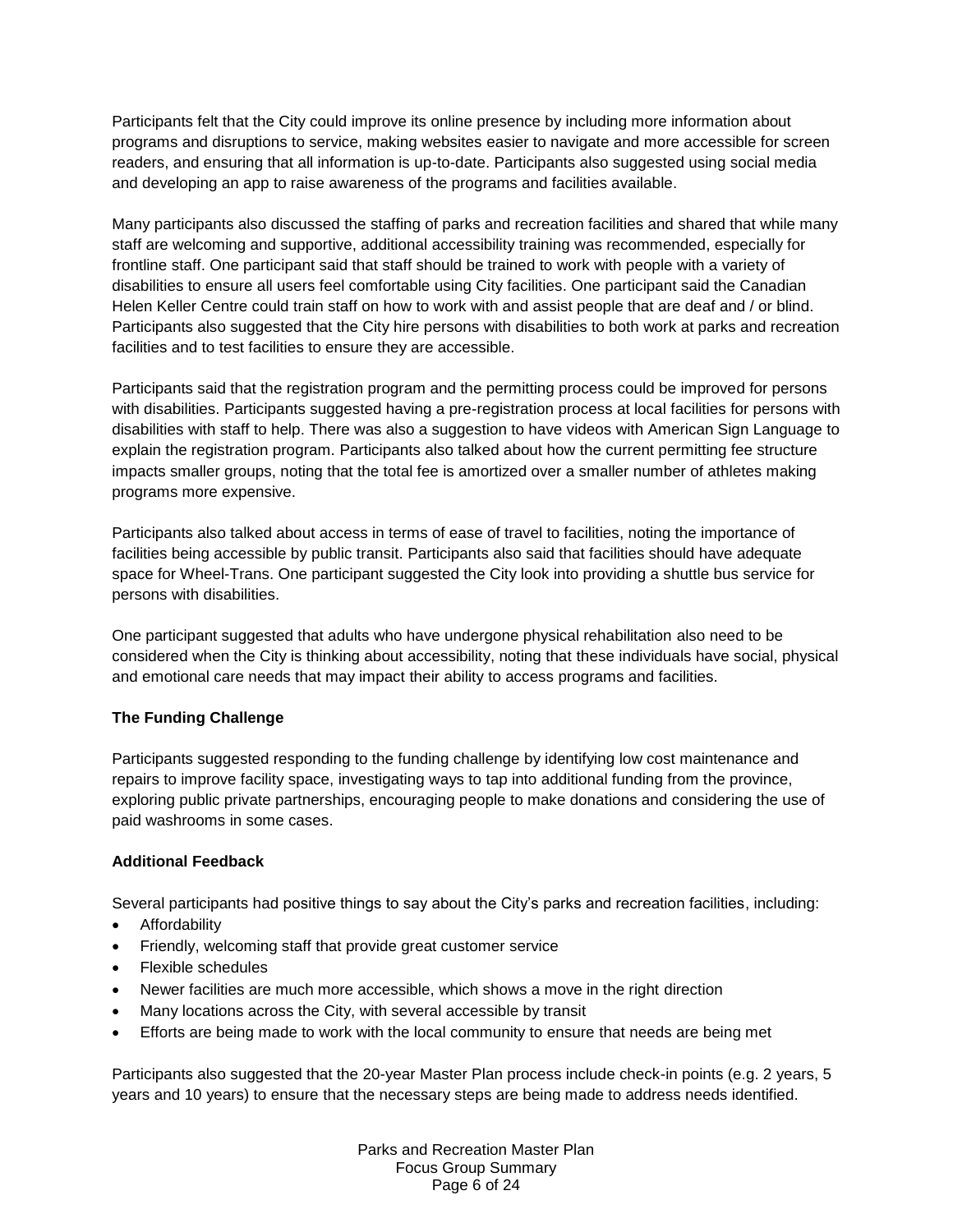# *Access, Equity and Diversity Focus Group*

#### **Responding to a Changing City**

Participants talked about making City facilities, especially community centres, more accessible and responsive to the needs of the growing number of newcomers in the city. They suggested a number of ways the City could help with this, including:

- Providing space for different cultural activities and programs (e.g. dance, prayer rooms, women only spaces / times, and kitchen space for events that involve food)
- Ensuring community centres have space and programming for multiple ages so that all members of a family (young children, teens and parents) can use one facility
- Increasing the amount of multipurpose space to better accommodate a wider variety of activities and programs
- Working closely with local communities to better understand what they need and want from their local facilities and how this can change over time
- Becoming more involved with the organization of different cultural events to increase awareness of the facilities and programs the City has to offer

Participants also suggested introducing places for camping in the City to make it more accessible for people who are new to Canada. One participant shared that camping would allow children to get hands on experience with many things they learn about in school.

#### **Working with Others to Meet Needs**

Participants suggested that the City establish, and in some cases re-establish, partnerships with settlement programs and workers to better understand and meet the needs of newcomers.

It was also suggested that the City work with the Toronto District and Toronto Catholic District School Boards to explore ways of increasing community access to outdoor school space (e.g. allowing community groups to permit outdoor school grounds). *A member of the Master Plan team noted that this can often be challenging because the City and the school boards are separate organizations and the City receives funding to provide space and facilities whereas the school boards do not.* 

#### **Improving Accessibility for Everyone**

Participants said that information available online can be difficult to access and understand, noting that if information is only available in in English it can create a barrier for many. It was suggested that information be offered in additional languages, including French. One participant said that finding out when programs and activities are being offered can be challenging (e.g. when pools are open) and suggested making websites more user friendly.

Participants also discussed raising awareness of available programs and facilities, especially for newcomers who may not know what a community centre is and what it has to offer. Some suggested ways to increase awareness included distributing flyers with information about local facilities and hosting orientation sessions at community centres. One participant suggested sharing flyers with local schools to raise awareness among students and their families.

> Parks and Recreation Master Plan Focus Group Summary Page 7 of 24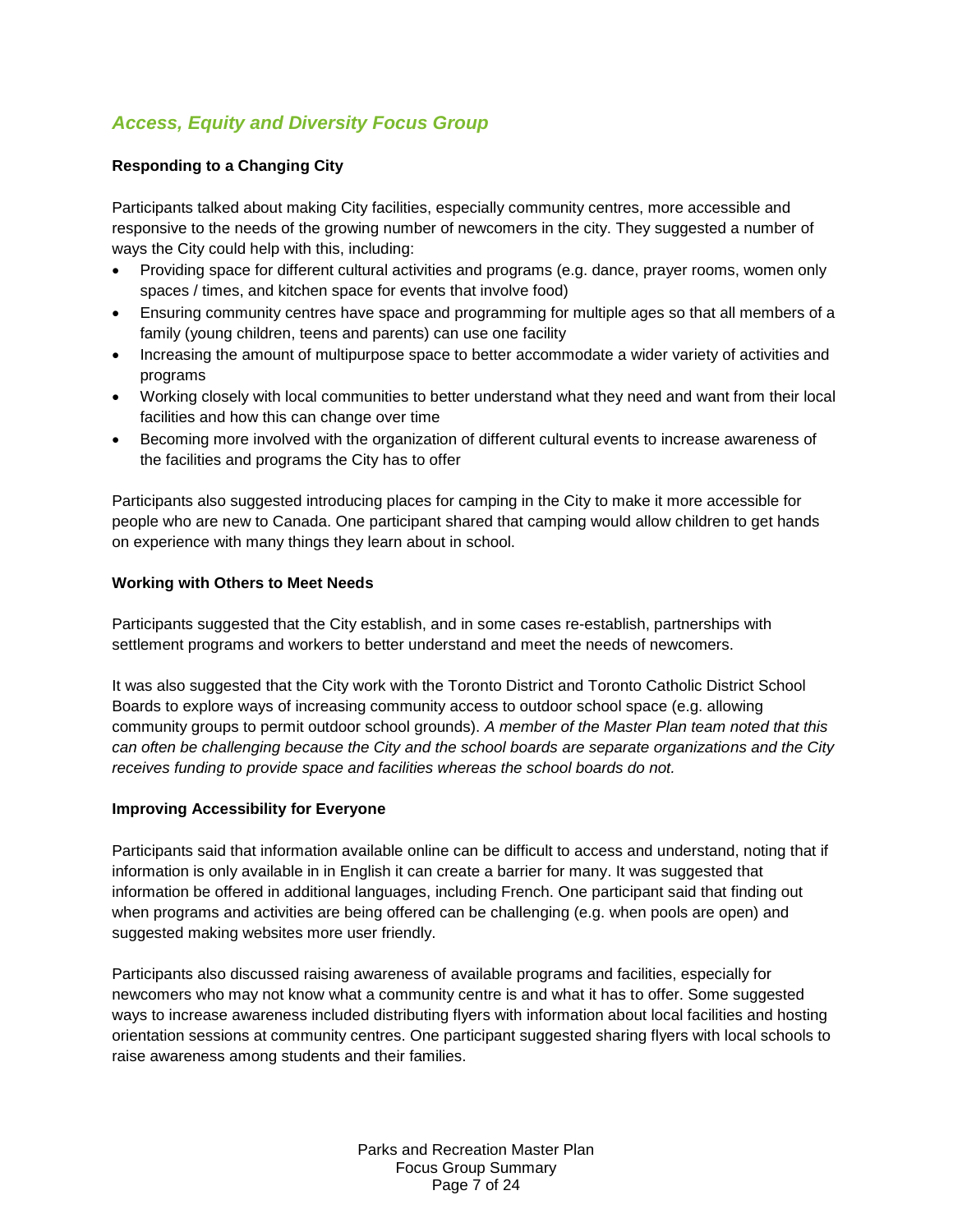The registration process was discussed and participants identified some barriers that currently exist. Language was identified as a barrier and participants suggested including more information in more languages, especially online. Participants also said that people who are unfamiliar with the registration process often miss out on programs and that more needs to be done to help more people understand the process. It was noted that the registration system is not set up to properly accommodate different family structures or children between the ages of 5 and 14 who identify as LGBT and inter-gendered, which can cause people to feel uncomfortable and use other services and programs (e.g. the YMCA). One participant said that it would be helpful to have a list of programs online that still have space after registration has closed. *A member of the Master Plan team noted that while the Plan is focused on*  facilities, a refresh of the registration system is in progress and it will have opportunities for public input as *well.*

One participant said that free community centres are an excellent resource, especially for newcomers, in part because it allows people to access a community centre without having to first go through the City's Welcome Policy. Another participant shared that it is important for community centres to be located near schools to give students a place to go after school that helps to provide them with a sense of belonging. One participant asked if there would be additional free community centres in the future. *A member of the Master Plan team shared that this Plan will not address the cost of programs themselves but the program that created the free community centres is revisited every five years. He also noted that there are currently 39 free centres across the city, which are identified according to the low-income census tracts within the City.*

Participants also talked about access in terms of creating positive and safe places, noting that community centres and other facilities must go beyond simply identifying as safe places and must also take active steps to being safe places. Participants discussed the environment created by staff and the importance of equity awareness training for all staff, especially those on the front line. One participant shared that a lack of sports literacy can be a barrier, especially for members of the LGBT community that may not have had access to sports as youth because of systematic barriers resulting from homophobia and transphobia.

Physical design was also discussed, particularly washrooms, and how it is important that these be thoughtfully designed to promote access. One participant suggested that access to washrooms could be improved by removing gender based images from doors and instead using words to identify gender and only using images to show what can be accessed within the washroom (e.g. a stall with a change room, urinal, accessible washroom, etc.). The importance of providing both gendered and gender neutral space was discussed, with a participant sharing that some individuals who identify as transgendered want to access gendered space as opposed to gender neutral space.

Participants also said that it is important for staff to know which facilities are accessible and which facilities are not. It was also suggested that they work directly with individuals with disabilities to better understand what barriers to access currently exist and how they can be overcome.

#### **Additional Feedback**

Participants agreed that they had learned a great deal from the focus group and appreciated having the opportunity to hear ideas and perspectives from others in the room.

One participant suggested that it could be useful to use a program advisory committee for this process to ensure the work being done reflects community needs. *A member of the Master Plan team explained that this process includes a Stakeholder Advisory Group comprised of a number of organizations representing* 

> Parks and Recreation Master Plan Focus Group Summary Page 8 of 24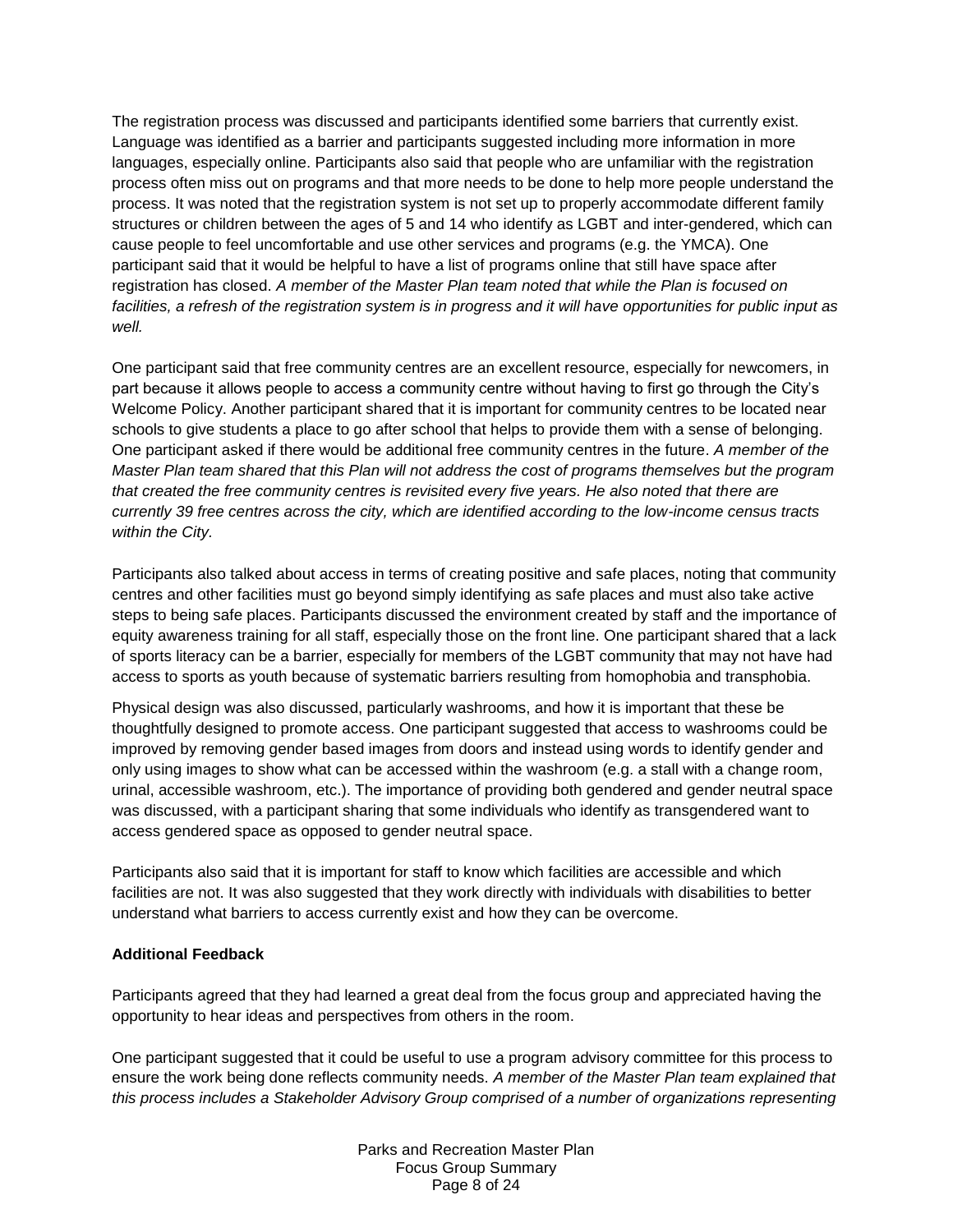*a range of interests and expertise, which has been put in place to provide a forum for information sharing, feedback, guidance, and advice to the Project Team at key points during the consultation process.*

It was also suggested that the Master Plan Team meet with the executive director of the Ontario Council of Agencies Serving Immigrants (OCASI) to explore new relationships with agencies from across Ontario. *A member of the Master Plan team noted that they would be interested in working with OCASI to help identify local stakeholders when designing facilities.*

Another participant recommended the City think about offering more attractions, similar to the mini zoo at Thompson Park, to attract more families to City parks.

## *Partners, Sponsors and Donors Focus Group*

#### **Providing Quality Facilities**

Participants discussed providing quality facilities in terms of accommodating a range of activities and suggested the use of multi-use facilities that can be programmed year round. One participant said that spaces for kids to play are important, noting that sports can help to build life skills. Another participant said that ravines are an asset for the City but are underutilized because they need to be cleaned up and made safer. It was also noted that some park infrastructure within High Park (e.g. trails, fences, stairs, railings) could be improved.

#### **Working with Others to Meet Needs**

Many participants identified and explained the partnerships and programs that currently exist between their organization and the City. Participants also suggested ways the City could strengthen existing partnerships and develop new ones, including: catalogue the needs of partner organizations; help coordinate and provide additional resources to volunteer organizations; be more open minded to new ideas and be willing to take a little more risk; and increase recognition of partnering organizations.

Participants also described dealing with multiple City departments/approval authorities as an issue at times leading to delays and impacting the achievement of common goals. It was suggested that these problems could be mitigated through better coordination and communication between the City and its partners.

#### **Improving Accessibility for Everyone**

Participants talked about improving accessibility both in terms of ensuring all residents of Toronto have access to facilities and by providing facilities and programs in areas that really need access (i.e. Neighbourhood Improvement Areas). It was suggested that the City should focus on facilities and programs that are inclusive and provide great experiences for everyone, regardless of age, income, ability, etc. rather than facilities / programs for specific or limited user groups. The High Park Zoo was offered as an example of a broadly inclusive institution. Participants also said there is a need to support the growing demands of youth within the City, including providing educational experiences.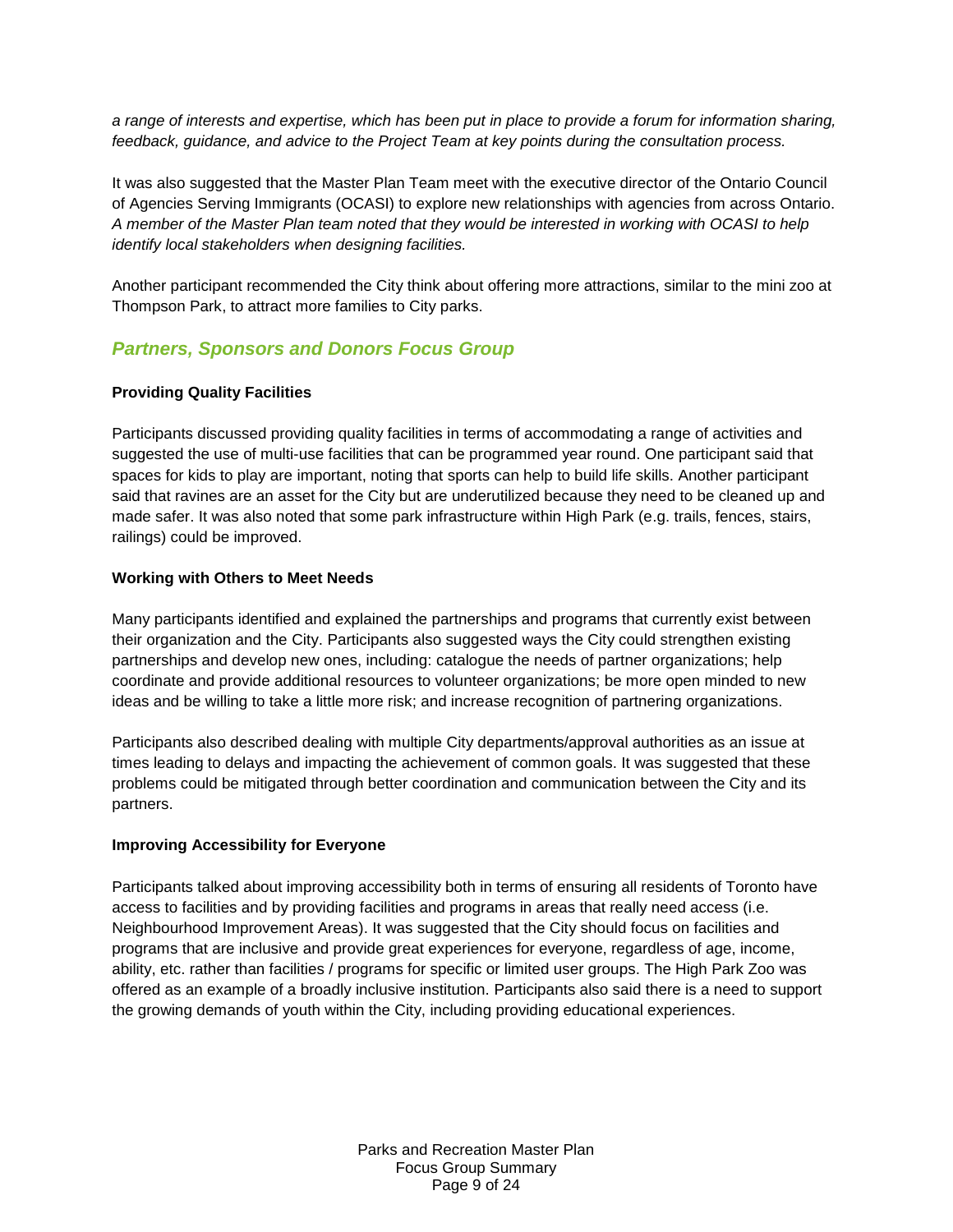#### **The Funding Challenge**

Participants suggested responding to the funding challenge by using creative funding strategies and advertising to improve profitability at facilities, and creating opportunities for business through event partnerships.

Participants also discussed the need for funds to maintain facilities with suggestions to dedicate more funds to staff that maintain facilities and using the Master Plan to dedicate funds to the maintenance of sites.

Participants also said that funding needs to be transparent, especially for groups and organizations that generate revenue. One participant said that people are more likely to donate if they know where funding is going. Another participant raised concerns about section 37 funds, noting that they are not distributed evenly and could be better used to support facilities. *A member of the Master Plan team noted that there are legal limits to where funds resulting from development, including section 37 funds, can be spent.*

# *Facility Users and Permit Holders Focus Group*

#### **Responding to a Changing City**

Participants spoke about the need to understand how demographic changes within the City are impacting the popularity of both more traditional activities and emerging activities (e.g. skateboarding, Australian Football, cricket).

#### **Reshaping Facilities to Fit Evolving Needs**

Several participants discussed the need for more flexible facilities and multi-use spaces that are better able to respond to a range of uses, accommodate a wider variety of activities, and changing needs. Participants also suggested the City explore how current facilities could accommodate a wider range of sports and activities.

#### **Providing Quality Facilities**

Some participants expressed concerns about the maintenance and condition of existing facilities and fields, noting that poor conditions affect both quality of play and the safety of participants. Participants also said that existing facilities could be improved through adding more washrooms, storage space, parking and access to drinking water.

Participants talked about the importance of extending playing hours and the playing season to better accommodate demand and provide space for activities and programming year round. Some participants suggested increasing the use of sports bubbles and artificial turf. One participant said tennis courts could be used for something other than tennis in the winter months.

#### **Working with Others to Meet Needs**

Several participants suggested that the City consult / work with sport-specific groups to better understand their needs and to help identify which groups could work well together to use similar spaces and facilities. Participants also suggested the City work closely with the local school boards around issues of

> Parks and Recreation Master Plan Focus Group Summary Page 10 of 24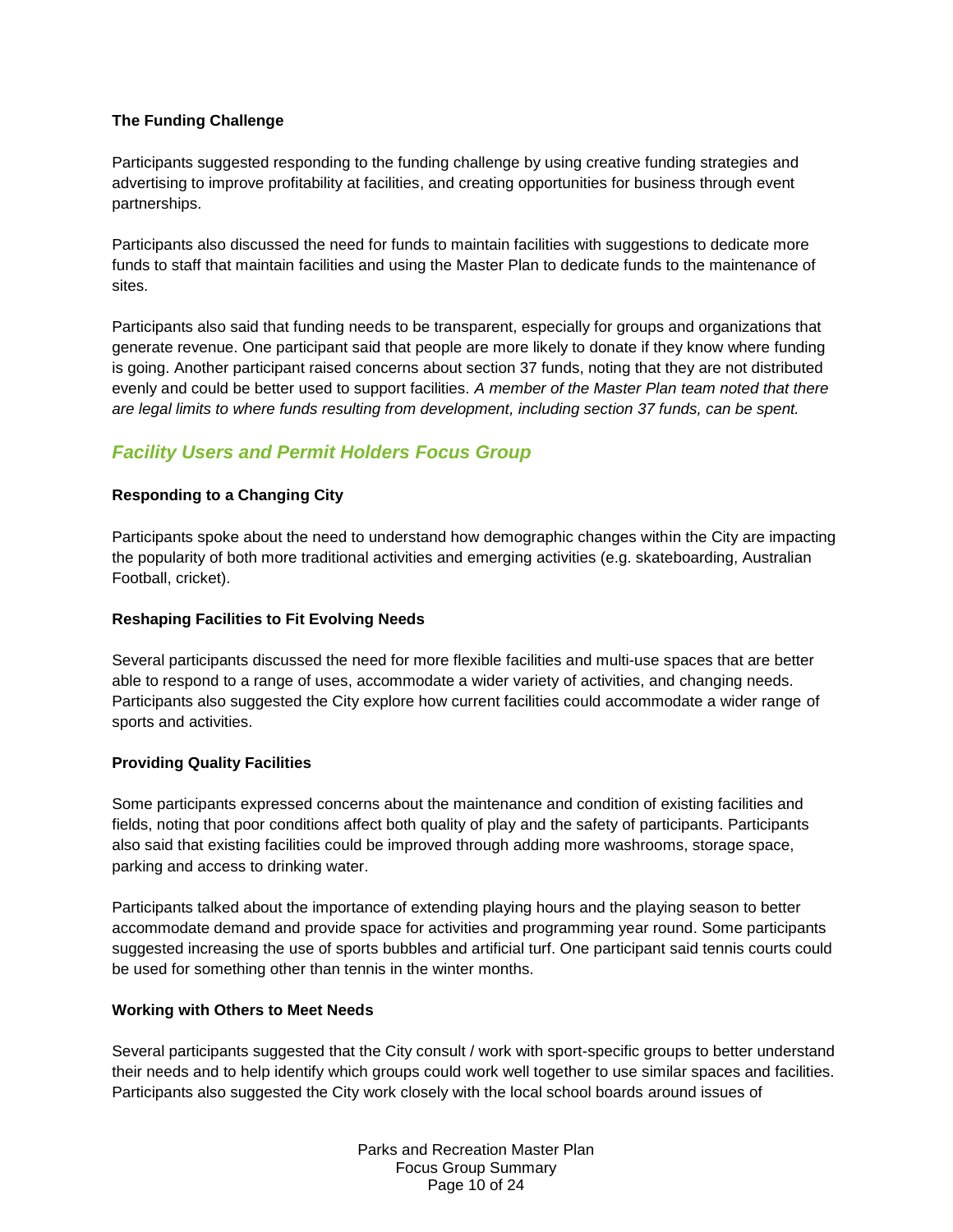maintenance and permitting. One participant suggested that City maintenance staff should work closer with sports organizations to better understand and support field and court technical standards. Participants also talked about the need for ongoing consultation to help communicate and identify when changes that need to be made to facilities.

#### **Improving Accessibility for Everyone**

Participants said that the City should look at the historical allocation of facilities versus emerging groups to ensure emerging groups and activities have adequate access to facilities. Participants also said that the City needs to think about marginalized groups when improving access to facilities, including women, LGBT, people with low-incomes, people of colour and persons with disabilities.

#### **The Funding Challenge**

Participants identified some funding challenges their organizations and members are facing, including: maintenance costs; increasing permit fees; and costs associated with risk and liability. Participants also said that the cost of permits should be fair for the users using the facilities and the City, who maintains the facilities.

Participants also provided a number of strategies to respond to the funding challenge, including: identifying opportunities for public stewardship; helping identify sources of external funding that sports groups can tap into; exploring opportunities for public-private partnerships; locating temporary and permanent facilities on non-traditional lands (e.g. hydro corridors); managing permits more efficiently; and identifying and promoting facilities that are underutilized.

## *Seniors Focus Group*

### **Responding to a Changing City**

Participants recommended creating social, seniors-focused spaces within larger facilities that could be animated and programmed through partnership with other agencies. When planning for seniors take grandchildren into account. Playgrounds, for example the one at North Toronto Memorial Community Centre, are great places for seniors to bring family. It is important to provide a variety of play structures for different age groups and lots of seating.

#### **Reshaping Facilities to Fit Evolving Needs**

New facilities should include health, wellness and mental health services. Some participants felt that senior's spaces and programs should be integrated, as in multigenerational rooms seen in Germany and Japan. Programs should be geared to three cohorts (aged 55–70, 70–80, 80+) and offered at different times including morning and evening as many seniors work and care for children in the day. One participant felt that more seniors will use facilities if meals are offered.

Participants identified a need for more indoor, walk-in and warm water pools, indoor tracks, intergenerational space, community kitchens, and facilities that appeal to seniors e.g. Stanley Park pitch & putt golf. A need for more swimming and wellness programs was discussed, along with increased gardening opportunities (not all in parks, though parkettes may be well suited).

> Parks and Recreation Master Plan Focus Group Summary Page 11 of 24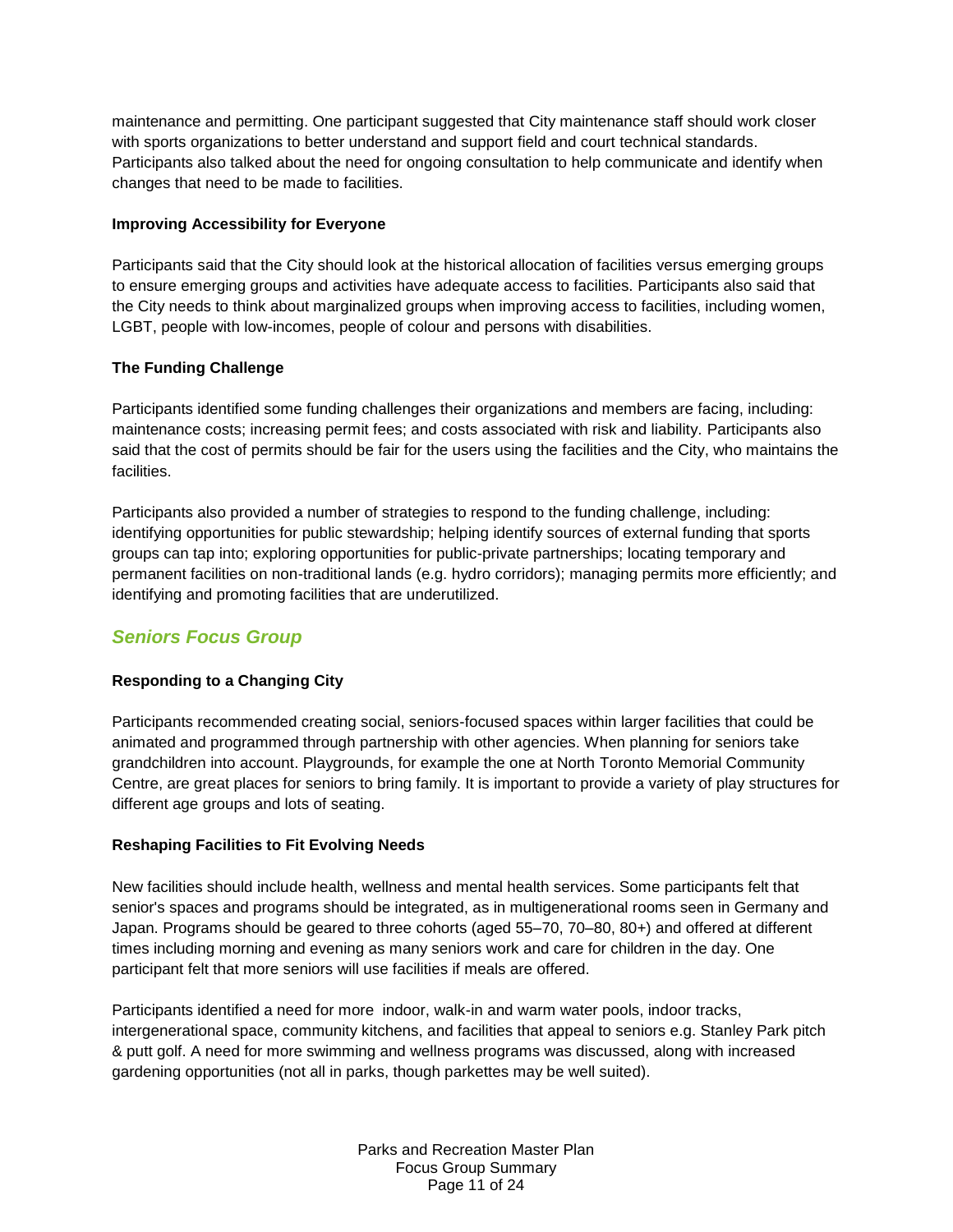#### **Providing Quality Facilities**

Participants reported that new facilities such as York Community Centre are great for communities. At existing facilities the need for timely facility repair was discussed, with a lengthy elevator repair ay Don Montgomery Community Centre as an example of a prolonged repairs presenting an access barrier for seniors. Suggestions to improve facilities were to have staff available to help, WiFi in buildings and parks, and cable TV in community centres. One participant felt that Don Montgomery rink needs repainting.

Some participants flagged a need for more washrooms in parks and trails, particularly in winter. Where this is not possible post signs to indicate the nearest washroom. One participant suggested attractive wooden structures around portable toilets to provide winter access as in Mount Pleasant Cemetery. It was recommended to ensure connectivity between City-owned and other green space, for example Mount Pleasant Cemetery and the ravine to its south.

#### **Working with Others to Meet Needs**

Participants identified the community hub model as a good way for the City to co-locate and work with other agencies such as health and wellness providers. More partnerships with local organizations would help to avoid duplication of services. One participant suggested that the City collaborate with churches, many of which have empty space and land.

In some communities volunteers are aging and can be difficult to replace. Some participants felt that the City should increase its support for volunteerism and work more with local and issue-specific non-profit agencies to support volunteerism geared at meeting seniors' needs. Community centres could be meeting spaces for volunteers and health professionals, who can educate and support seniors and families on fall prevention, mental health, dementia, etc.

#### **Improving Accessibility for Everyone**

Participants commented that existing facilities seem very senior-friendly and that discounted prices for fitness activities are appreciated. There was agreement on the need to improve physical accessibility, with many barriers faced by seniors also shared by others. Participants also recommended more staff in some facilities, more training for City staff on dementia and working with seniors and people with disabilities, and that more automatic doors are needed.

The need to make outdoor facilities, the beachfront and events more accessible for people with disabilities was discussed, with the example of the winter exhibit at the eastern beaches that was not accessible through the City has beach mat systems. One participant flagged that it can be impossible for someone in a wheelchair or with impaired vision to get close to flower displays in parks. Another reported challenges being a spectator at events at outdoor facilities and arenas due to surfaces, sightlines and other issues. One participant emphasized that barriers persist in buildings considered accessible and shared the experience of coming to the day's meeting –no staff to greet him upon entry, no clear signage in the facility and automatic door buttons not always positioned to enable use or promote safety/ security in an emergency. Washrooms need to be fully equipped with wheelchair buttons and stalls big enough for a person in a wheelchair to use the bathroom independently.

Some participants felt that free programming should be available to local communities only and suggested that in Neighbourhood Improvement Areas priority be given to local residents (consider registration based on postal code). As well, more support is needed for registration.

> Parks and Recreation Master Plan Focus Group Summary Page 12 of 24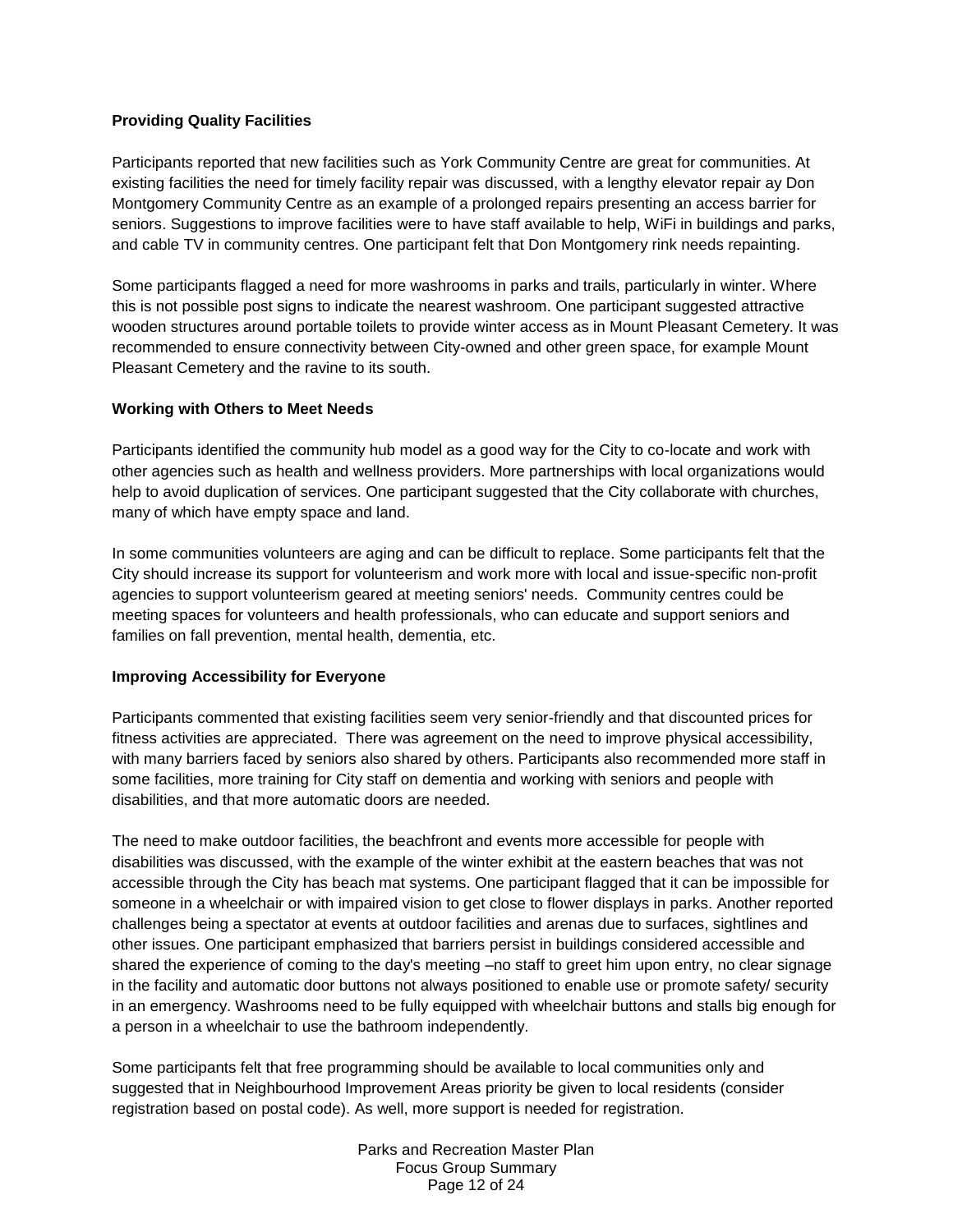Some participants felt that large, highly visible signage would help identify facilities and entrances - North Toronto Memorial Community Centre for example has no clear street signage. It was also suggested to improve communication on what happens in facilities through brochures, the media, email, social media and making information available in other venues such as grocery and liquor stores. One participant described not knowing about a new facility in his community and felt that it would be good to communicate proactively about new facilities that are available for people to enjoy.

Transportation was discussed as a critical issue for seniors. Participants recommended improving linkages between facilities and transportation routes (road and public transit), and emphasized that parking is an access issue for seniors with consideration needed of where it is located relative to the entrances, ramps, elevators, etc.. One participant highlighted the importance of ensuring that it is easy and safe to walk to a facility. Ideas put forward included scheduled WheelTrans pick-ups/returns from retirement homes and volunteers to escort seniors living at home. Funding for vans could be sought from corporate partners e.g. Shoppers, Rexall and Loblaws.

#### **The Funding Challenge**

Participant suggestions for addressing the funding challenge included re-invention of existing City lands, making use of little-used or low-activity space, and the overall better utilization of space with an example provided of small pieces of land in New York City being turned into half-size basketball courts that can be locked overnight.

One participant felt that more and strategically located small parks should be added in areas of development, and that they should provide multi-user experiences and amenities such as playgrounds, open spaces, washrooms, etc.. Another recommended more partnerships and sponsorships with large companies, for example paint companies providing paint for ice rinks.

#### **Additional Feedback**

One participant felt that many plans are not implemented quickly enough to keep up with emerging issues and that this plan needs timely implementation. Another suggested continuing this conversation next year to review what was done. Some felt that dogs in parks are an issue, with suggestions to step up enforcement and create dog ambassadors to distribute information and provide friendly reminders about the rules. Some participants felt that 311 needs improvement as they have no sense of where a call goes and "it feels like nothing happens".

## *Youth Focus Groups*

#### **Responding to a Changing City**

Participants talked about increasing and diversifying staffing, and emphasized the need for staff that represent the youth and are youth-friendly.

#### **Reshaping Facilities to Fit Evolving Needs**

Participants discussed many different ways to make existing and new facilities more youth-friendly. With respect to the overall space within community centres, ideas included improved building footprints and use of space, more rooms to enable simultaneous programming, more multipurpose spaces, wider

> Parks and Recreation Master Plan Focus Group Summary Page 13 of 24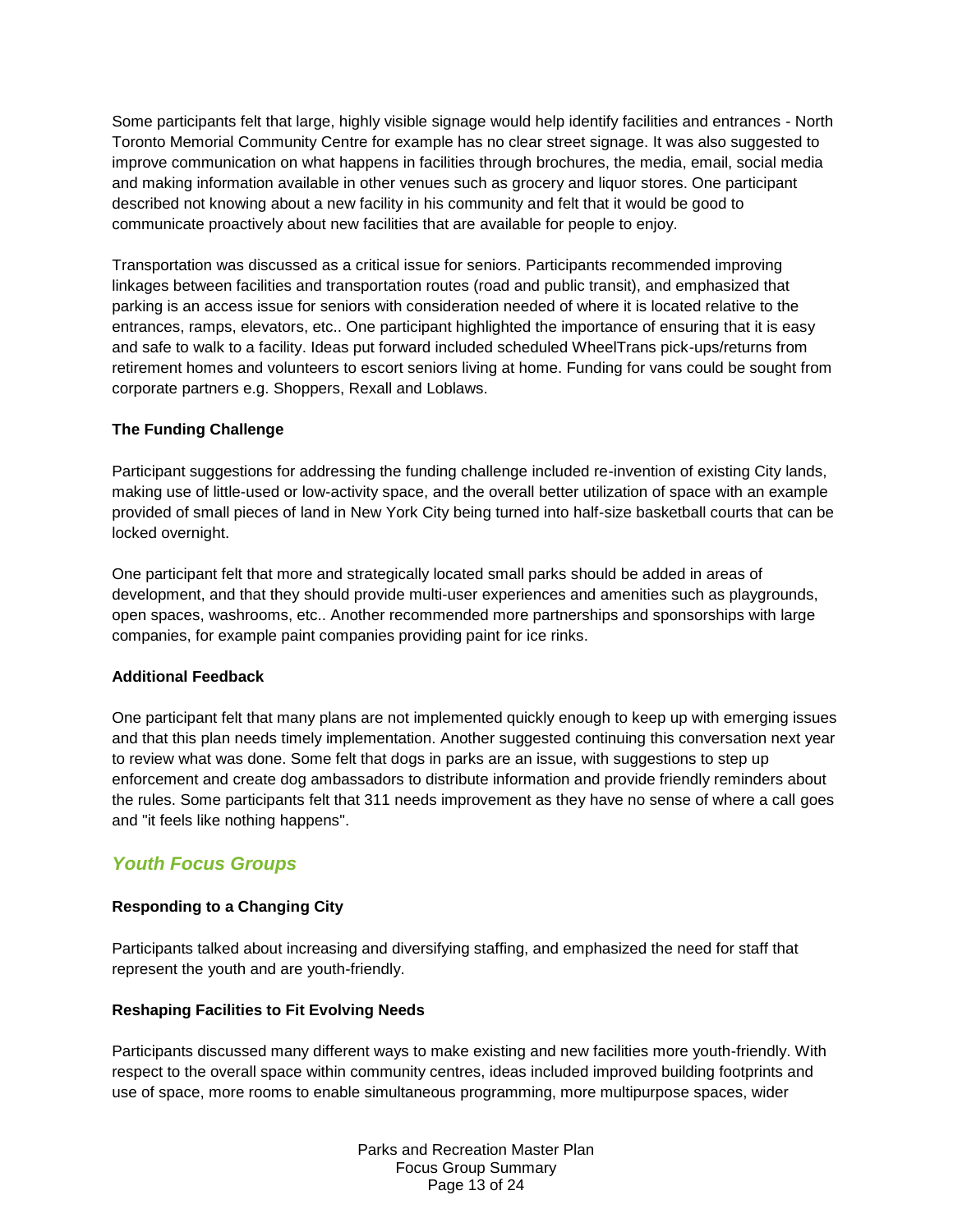hallways (in some centres), and improved access to technology, for example by having WiFi throughout a building and providing iPads and laptops.

Different types of spaces that appeal to youth were identified, specifically fitness and weight rooms, youth spaces/lounges, gymnasiums, indoor track areas, kitchens, homework rooms, and creative spaces such as dance and recording studios, darkrooms and technology rooms.

Participants felt that spaces in community centres spaces should be inviting and welcoming, and that the 'look and feel', amenities and staff help to create a great centre. Some participants talked about ensuring that kitchens, youth spaces and gymnasiums are large enough, that enough amenities (e.g. drinking fountains) are available and that centres are clean and in good condition. Some participants felt that more and bigger youth spaces are needed that offer comfortable furniture, windows that open and natural light.

With respect to use of spaces within community centres, many participants felt that there is a need for more drop-in (un-programmed) space and more double gyms, where one can be open for drop-in and the other programmed. Some participants talked about the need for gender-specific spaces, and to improve scheduling of youth and seniors spaces/activities. One participant suggested that community centres include food courts.

Participants talked about wanting more and better outdoor gym spaces (e.g. muscle bars), basketball courts, and trails and walkways. Some participants suggested providing more and better access to swimming pools, tennis courts, soccer fields, ice rinks and bike parks. One participant felt that youth would like a bowling alley.

Programming was discussed as a contributor to youth-friendly facilities. Participants talked about free and affordable programs, consistent and longer hours, running more than one program at a time, girls-only programs and swimming lessons. Participants reported wanting opportunities focused on building job skills, more drop-in and allowing open drop-in at gymnasiums when they are not in use. Some participants suggested programs that appeal to the whole community, integrating different resources and providers, and that multiple centres in an area could combine efforts to plan and offer events and programs. Some participants felt that youth want new programs and shared ideas, such as a monthly competitive cook off and films in the park.

#### **Providing Quality Facilities**

Participants reported that the best things about community centres are staff, affordability, and that they provide engaging spaces that connect to relevant topics and are inclusive of different activities. Within community centres, popular spaces are gyms, youth lounges (referred to as 'hot spots' that provide creative spaces), music/recording studios, dance studios, arcades with games, basketball courts (especially double courts), weight rooms and homework rooms. Some participants talked about the need to ensure that community centres are appealing and clean, and to improve safety and security systems in community centres as well as safety, lighting and maintenance of sport fields. Additional facility types flagged as important for youth were indoor swimming pools, tennis courts and ice rinks.

Participants reported that they value a range of activities, specifically getting together with friends, basketball programs, arts & crafts, cooking, hairstyling, beauty, sewing, design and fashion, dances and photography.

> Parks and Recreation Master Plan Focus Group Summary Page 14 of 24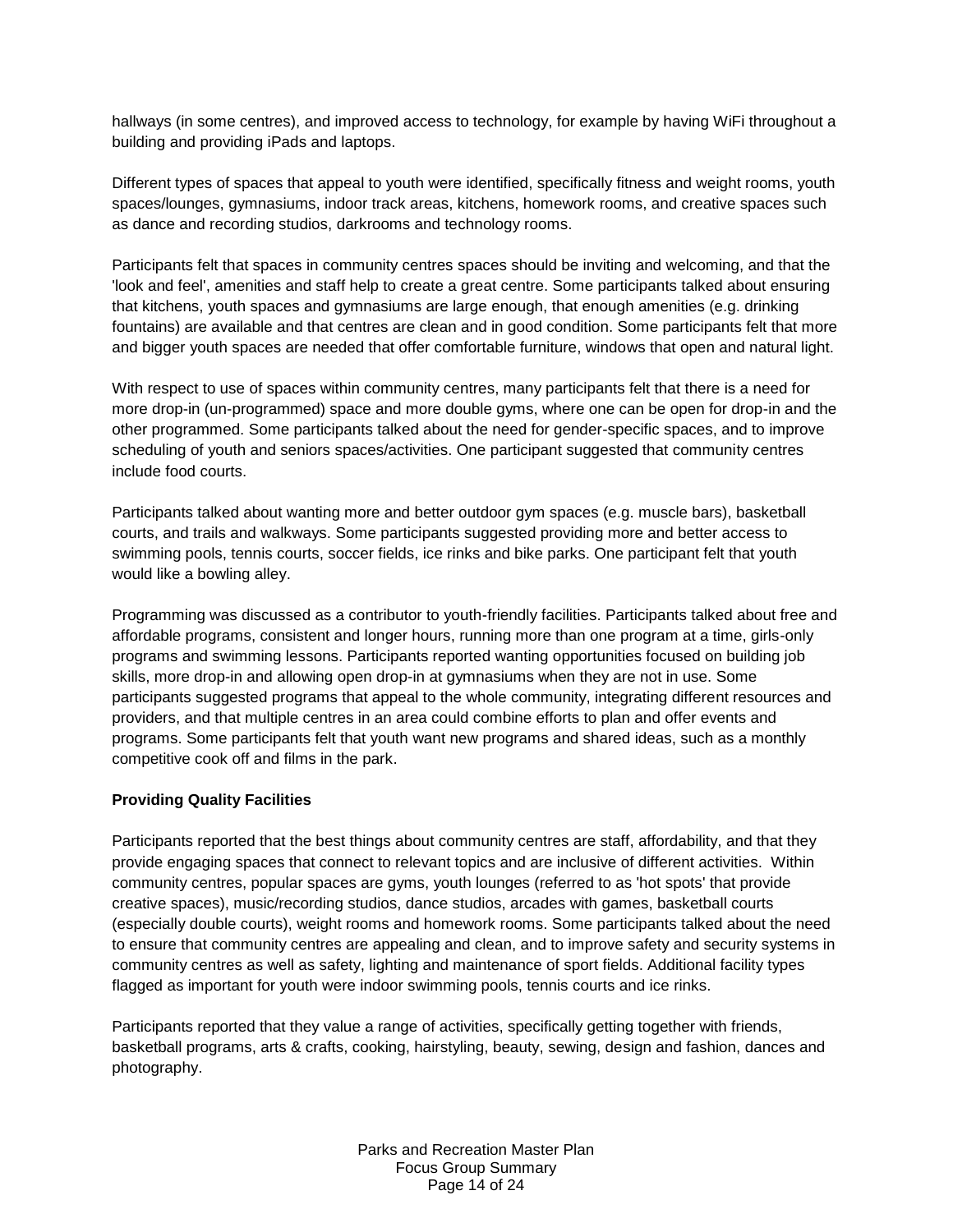#### **Working with Others to Meet Needs**

Participants felt community centres would benefit from better integration with other City facilities/departments, for example libraries. With respect to programming some suggested working with other community centres and providers in the area to increase participation.

#### **Improving Accessibility for Everyone**

Participants felt that earlier and more engaging community consultation is needed, and that many voices are missing. It was recommended to plan for the 8 year old, the 17 year old and the 90 year old, and to provide programs that appeal to the whole community. Some participants discussed the need to make the registration process more equitable to local residents and suggested a \$2 charge for residents who are not part of the immediate community. Equity also needs to be considered for permitting.

Additional suggestions to improve youth access were more youth staff, community mentors and rental kiosks to make sport and other equipment more available (and generate revenue).

#### **The Funding Challenge**

Suggestions for addressing the funding challenge were to find more sponsors, pursue fundraising opportunities and provide more multi-purpose outdoor spaces to generate revenue via permitting and events. Some participants felt that the City could co-locate or lease space with or within other organizations such as non-profits and the YMCA, with negotiation of long-term lease agreements that include shared overhead and staffing costs. New opportunities for partnership should be explored, including community hubs.

With respect to facility planning, suggestions included engaging large organizations like Toronto Community Housing and standards that force developers to give more 'back'. One participant highlighted better use of existing space, for example by using empty rooms in community centres to provide other youth programs.

#### **Additional Feedback**

Some participants suggested that community centres should be open more on weekends, and that program should be offered more frequently. Some suggested improved coordination of seniors and youth spaces. Individual participants emphasized their desire for more dances, basketball and double gyms.

#### **Additional Youth Focus Groups**

In addition to the youth feedback summarized above, an additional seven youth focus groups were held at community centres across the city, engaging a total of 177 youth. The purpose of these focus groups was to seek feedback on facility use, needs, priorities and opportunities from a youth perspective. At each focus group, participants were introduced to the Facilities Master Plan and engaged in facilitated discussions guided by a series of focus questions.

Participating youth reported going to parks to hang out (often with music and food) and socialize. They use parks as well as indoor and outdoor recreation facilities for physical activity such as skating, skiing, swimming, skateboarding, playing sports and ping pong. The youth described visiting community centres and libraries to use computers, study and learn, participate in arts activities (dance, music, poetry), relax,

> Parks and Recreation Master Plan Focus Group Summary Page 15 of 24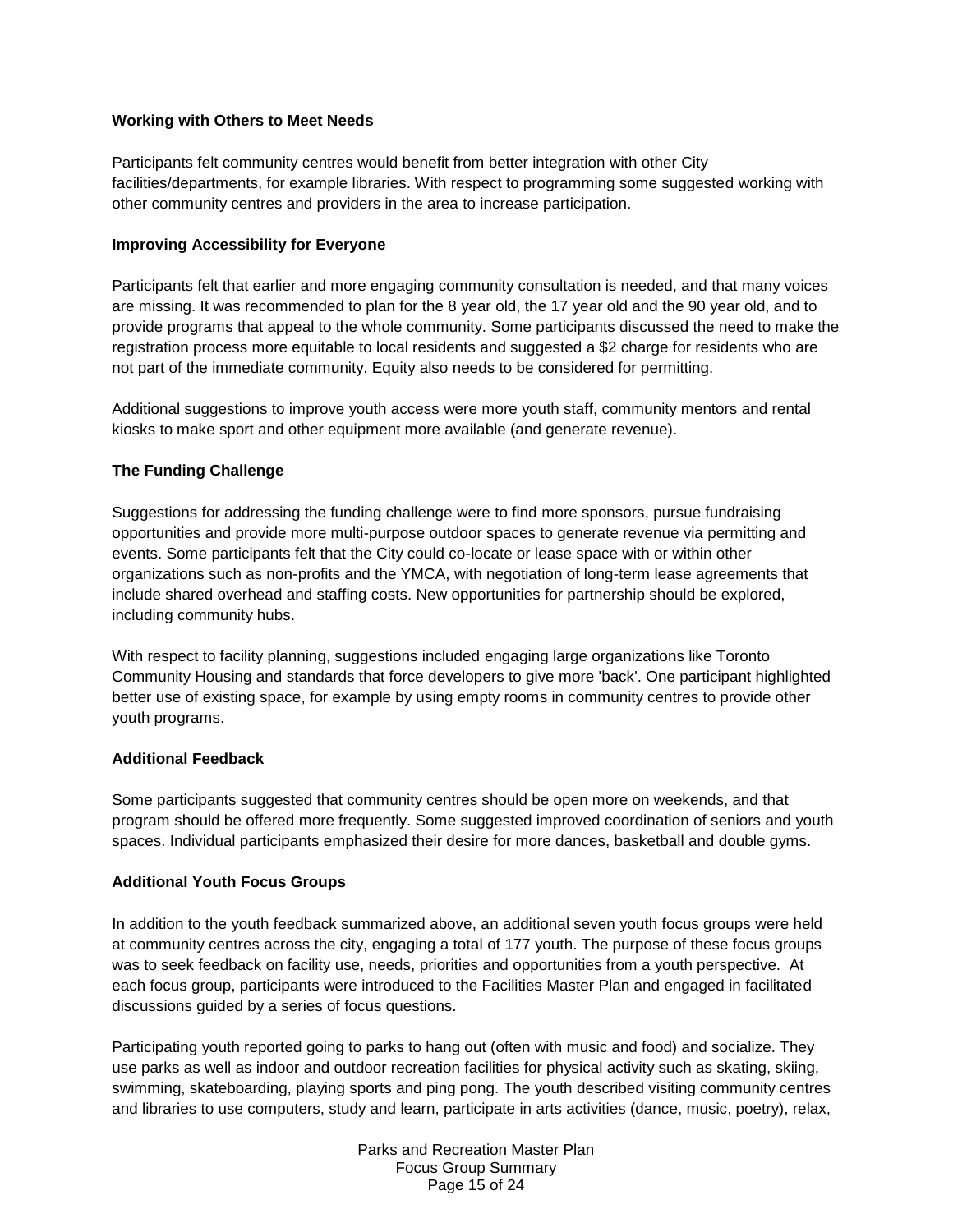socialize and have fun. When asked to imagine the ideal facility for their community, they included spaces such as skating rinks, skateparks and high quality gymnasiums with modern equipment, as well as arts/dance studios, weight rooms, movie rooms, arcade and game rooms, saunas and youth lounges. Some youth reported a need for gender-specific and female-only spaces. Desirable amenities included places to buy food, indoor bike racks, murals/art, free Wifi and access to technology via computer labs and equipment.

To improve community centres and parks, participating youth suggested adding multi-sport fields, sport courts, play equipment, youth spaces, trees and green space, and specialty spaces such as rock climbing areas and tech/games rooms. The was a desire for bigger and better gymnasiums, kitchens, play spaces, fields, and amenities including shade, drinking water, WIFI, food services and comfortable seating. Cleanliness and good repair would improve facilities, as would accessibility features such as ramps, elevators and automatic doors. To make facilities more inclusive, participants suggested childcare, mental health and translation supports, more sport and youth programs, access passes for refugee, welcoming lounge areas, signs that reduce language barriers, safe spaces for LGBTQ, female-only spaces, and rooms for religious practice.

# **NEXT STEPS**

At the conclusion of each Focus Group, the Master Plan team provided participants with a brief overview of next steps in the process, including:

- All feedback received at the focus groups will be included in a summary report
- The summary report will include feedback from all focus group sessions and will be made available on the Master Plan website: toronto.ca/parks/facilities plan and sent directly to participants who provided their email address and elected to sign up for Master Plan e-updates
- Feedback from the focus groups and other consultation activities will be included in an overall consultation report and this report will be used to help develop the Draft Master Plan
- Feedback will be sought on the Draft Master Plan through a survey that will be available in Fall 2016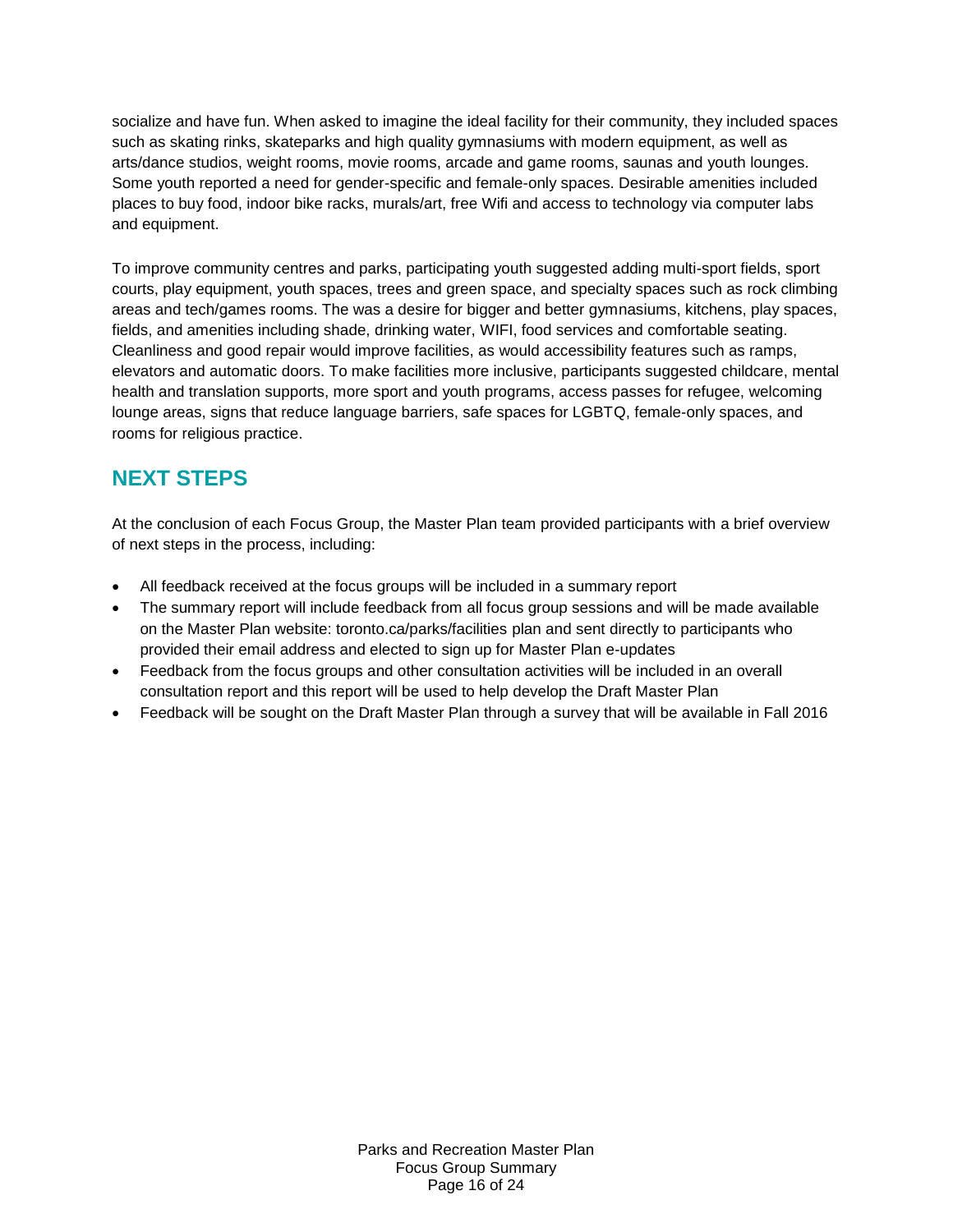# **ATTACHMENT 1 – Event Details**

The dates, times and locations of the focus groups are listed below.

#### **People with Disabilities Focus Group**

Tuesday, March 22, 2016 10:00am-12:00pm North Toronto Memorial Community Centre 200 Eglinton Avenue West

#### **Partners, Sponsors & Donors Focus Group**

Wednesday, March 23, 2016 8:30-11:30am City Hall 100 Queen Street West

#### **Seniors Focus Group**

Thursday, March 24, 2016 10:00am-12:00pm North Toronto Memorial Community Centre 200 Eglinton Avenue West

#### **Access, Equity & Diversity Focus Group**

Tuesday, March 22, 2016 1:00-3:00pm North Toronto Memorial Community Centre 200 Eglinton Avenue West

#### **Permit & Facility User Groups Focus Group**

Wednesday, March 23, 2016 7:00-9:00pm North Toronto Memorial Community Centre 200 Eglinton Avenue West

#### **Youth Focus Group #7**

Friday , April 22, 2016 North Kipling Community Centre 2 Rowntree Road

#### **Youth Focus Group #1**

Thursday, March 31, 2016 North Toronto Memorial Community Centre 200 Eglinton Avenue West

#### **Youth Focus Group #2**

Tuesday, April 19, 2016 Malvern Family Resource Centre 90 Littles Road

#### **Youth Focus Group #3**

Tuesday, April 19, 2016 LAMP Community Health Centre – Rathburn Area Youth 185 Fifth Street

#### **Youth Focus Group #4**

Tuesday, April 19, 2016 Marc Garneau Collegiate Institute 135 Overlea Boulevard

#### **Youth Focus Group #5**

Wednesday, April 20, 2016 Northwood Community Centre 15 Clubhouse Crescent

#### **Youth Focus Group #6**

Thursday, April 21, 2016 Weelesley Community Centre 495 Sherbourne Street

# **Youth Focus Group #8**

Thursday, May 5, 2016 Driftwood Community Recreation Centre 4401 Jane Street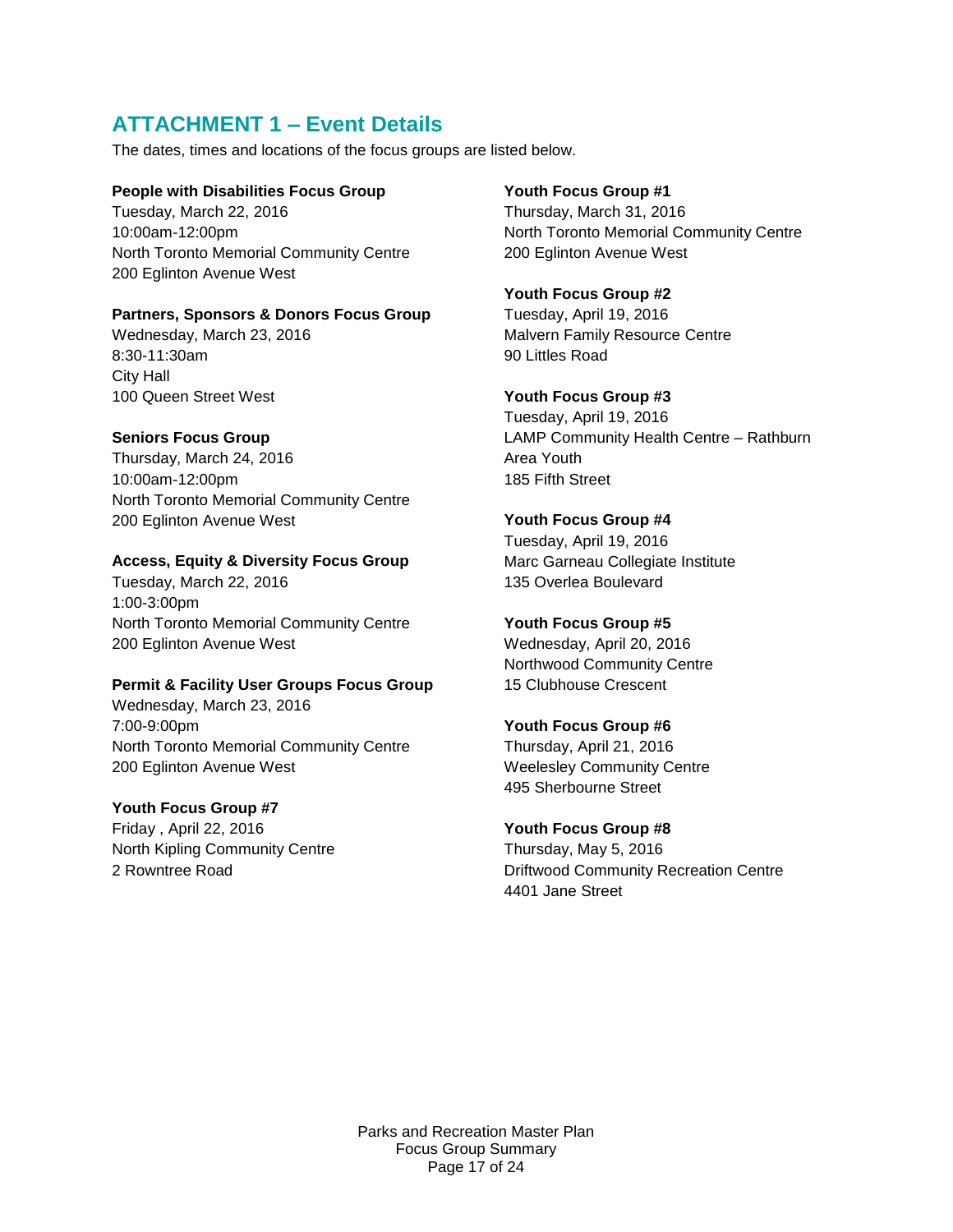# **ATTACHMENT 2 – AGENDAS**

### **People with Disabilities Focus Group**

| 10:00am | Welcome<br>Cheryl MacDonald, Manager, Policy and Systems Planning<br>Parks, Forestry and Recreation, City of Toronto                                                                                                                                                                                                                                                                                                                                                                                                                                                                        |  |
|---------|---------------------------------------------------------------------------------------------------------------------------------------------------------------------------------------------------------------------------------------------------------------------------------------------------------------------------------------------------------------------------------------------------------------------------------------------------------------------------------------------------------------------------------------------------------------------------------------------|--|
| 10:05   | Introductions and Agenda Review<br>Alex Heath, Swerhun Facilitation                                                                                                                                                                                                                                                                                                                                                                                                                                                                                                                         |  |
| 10:10   | <b>Overview Presentation</b><br>Matt Bentley, Project Manager, Parks, Forestry and Recreation, City of Toronto<br>Steve Langlois, Monteith Brown Planning Consultants                                                                                                                                                                                                                                                                                                                                                                                                                       |  |
| 10:30   | <b>Break</b>                                                                                                                                                                                                                                                                                                                                                                                                                                                                                                                                                                                |  |
| 10:40   | <b>Facilitated Discussion</b>                                                                                                                                                                                                                                                                                                                                                                                                                                                                                                                                                               |  |
|         | <b>Focus Questions</b><br>What is the best thing about the City's parks and recreation facilities?<br>1.<br>How can the City's parks and recreation facilities be improved to eliminate<br>2.<br>barriers faced by people with disabilities (e.g. improved accessibility,<br>expanding existing facilities, constructing of new facilities)?<br>What types of parks and recreation facilities need to be improved and why?<br>3.<br>Where are the gaps?<br>Do you have any suggestions on how to address the challenges associated<br>4.<br>with providing parks and recreation facilities? |  |
| 11:45   | Wrap Up & Next Steps                                                                                                                                                                                                                                                                                                                                                                                                                                                                                                                                                                        |  |
| 12:00pm | Adjourn                                                                                                                                                                                                                                                                                                                                                                                                                                                                                                                                                                                     |  |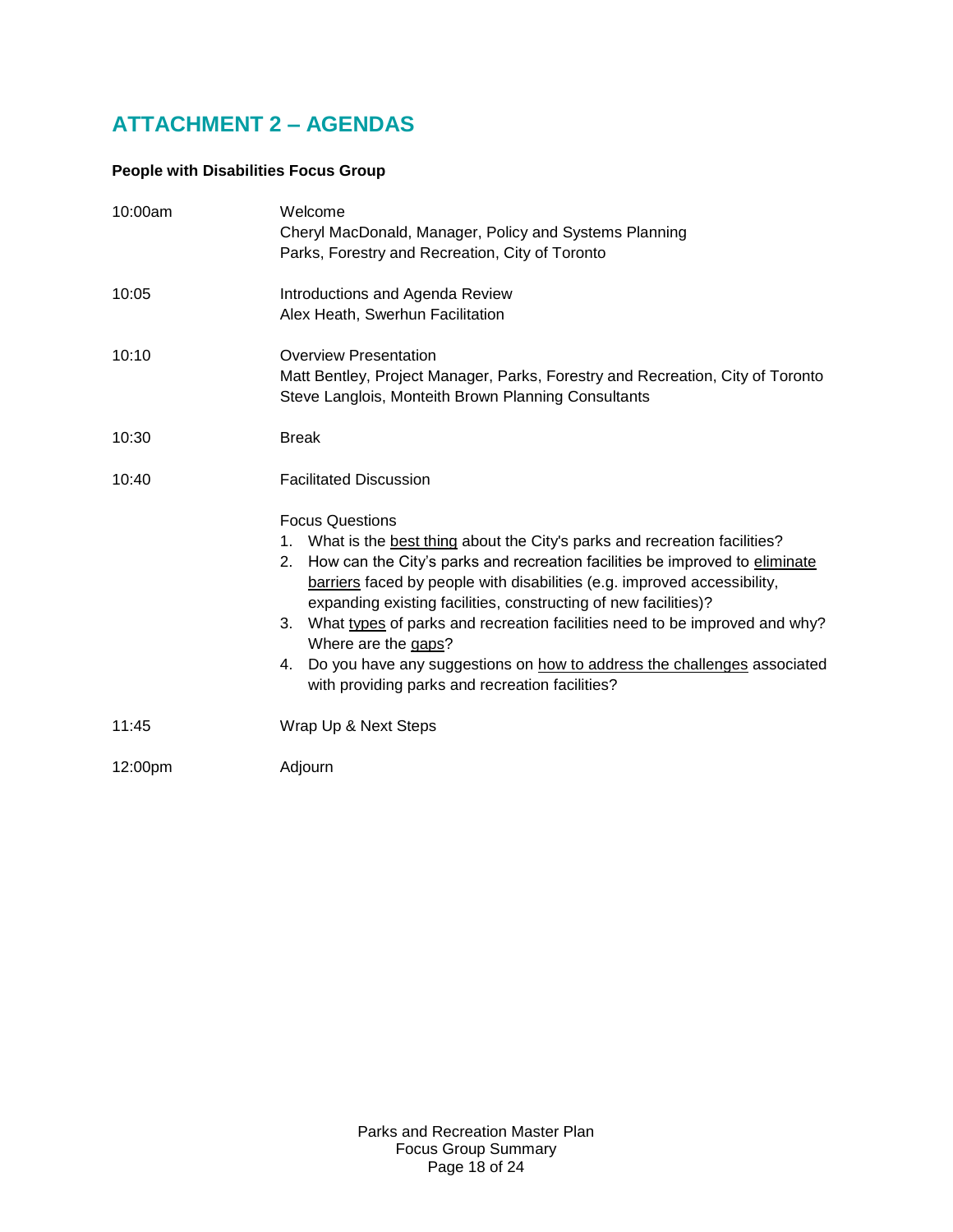# **Access, Equity & Diversity Focus Group**

| 1:00 <sub>pm</sub> | Introductions and Agenda Review<br>Alex Heath, Swerhun Facilitation                                                                                                                                                                                                                                                                                                                                                                                                                                                                                                                                        |  |
|--------------------|------------------------------------------------------------------------------------------------------------------------------------------------------------------------------------------------------------------------------------------------------------------------------------------------------------------------------------------------------------------------------------------------------------------------------------------------------------------------------------------------------------------------------------------------------------------------------------------------------------|--|
| 1:10               | <b>Overview Presentation</b><br>Matt Bentley, Project Manager, Parks, Forestry and Recreation, City of Toronto<br>Steve Langlois, Monteith Brown Planning Consultants                                                                                                                                                                                                                                                                                                                                                                                                                                      |  |
| 1:30               | <b>Facilitated Discussion</b><br><b>Focus Questions</b><br>What is the best thing about the City's parks and recreation facilities?<br>1.<br>How can the City's parks and recreation facilities be improved to eliminate<br>2.<br>barriers faced by residents (e.g. improved accessibility, expanding existing<br>facilities, constructing of new facilities)?<br>What types of parks and recreation facilities need to be improved and why?<br>3.<br>Where are the gaps?<br>4. Do you have any suggestions on how to address the challenges associated<br>with providing parks and recreation facilities? |  |
| 2:45               | Wrap Up & Next Steps                                                                                                                                                                                                                                                                                                                                                                                                                                                                                                                                                                                       |  |
| 3:00               | Adjourn                                                                                                                                                                                                                                                                                                                                                                                                                                                                                                                                                                                                    |  |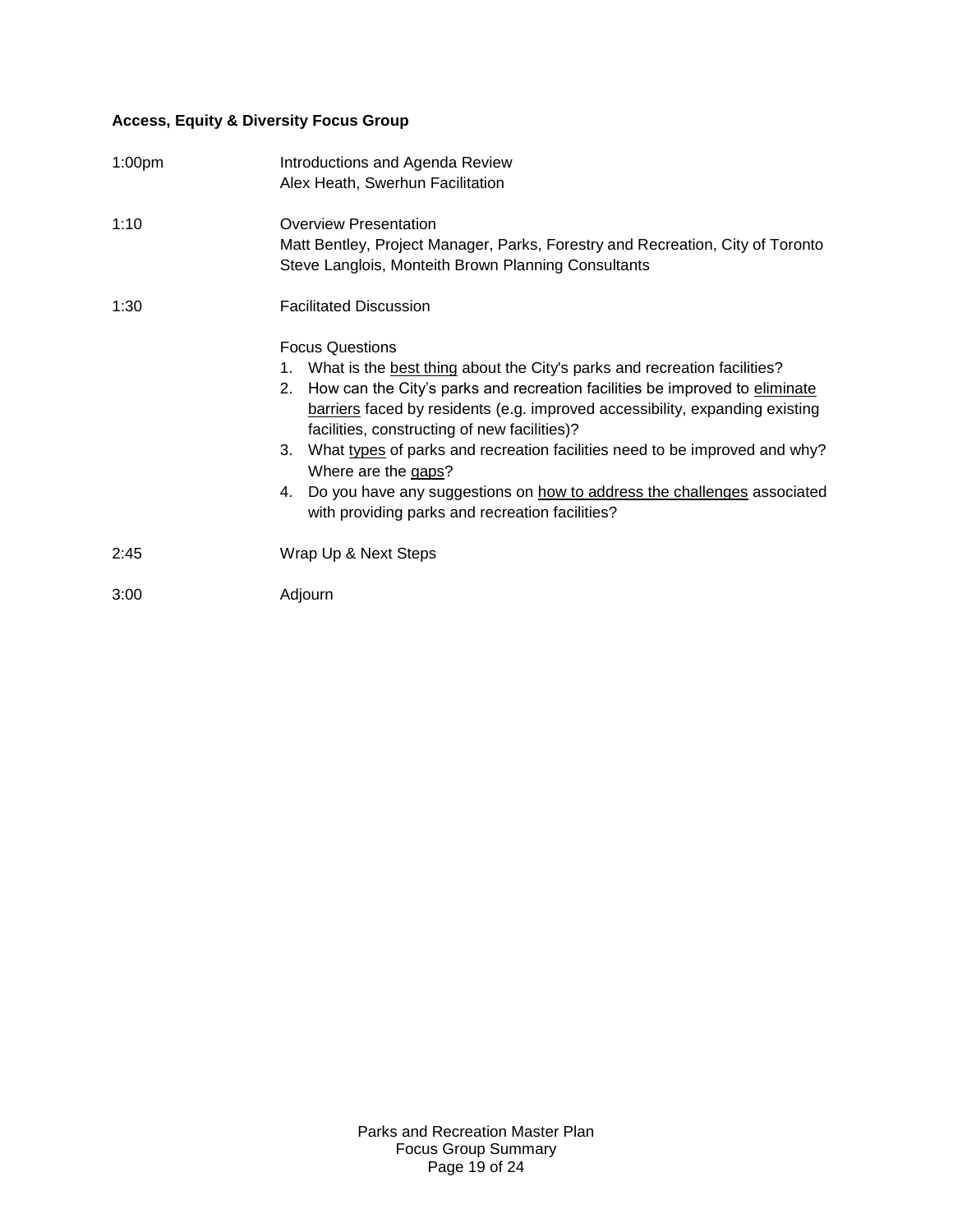### **Partners, Sponsors & Donors Focus Group**

| 8:30am | Sign-In and Light Refreshments                                                                                                                                                                                                                                                                                                                                                                                                                                                                                                                                                                                                                                                                                                                                                                                                         |  |
|--------|----------------------------------------------------------------------------------------------------------------------------------------------------------------------------------------------------------------------------------------------------------------------------------------------------------------------------------------------------------------------------------------------------------------------------------------------------------------------------------------------------------------------------------------------------------------------------------------------------------------------------------------------------------------------------------------------------------------------------------------------------------------------------------------------------------------------------------------|--|
| 9:00   | Welcome<br>Laura Atkins, Director, Policy and Strategic Planning, Parks, Forestry and<br>Recreation, City of Toronto                                                                                                                                                                                                                                                                                                                                                                                                                                                                                                                                                                                                                                                                                                                   |  |
| 9:05   | Introductions and Agenda Review<br>Alex Heath, Swerhun Facilitation                                                                                                                                                                                                                                                                                                                                                                                                                                                                                                                                                                                                                                                                                                                                                                    |  |
| 9:15   | PFR Partnership Development Unit Presentation<br>Robert Richardson, Manager, Partnership Development Unit, City of Toronto                                                                                                                                                                                                                                                                                                                                                                                                                                                                                                                                                                                                                                                                                                             |  |
| 9:30   | <b>Overview Presentation</b><br>Matt Bentley, Project Manager, Parks, Forestry and Recreation, City of Toronto<br>Steve Langlois, Monteith Brown Planning Consultants                                                                                                                                                                                                                                                                                                                                                                                                                                                                                                                                                                                                                                                                  |  |
| 10:00  | <b>Facilitated Discussion</b>                                                                                                                                                                                                                                                                                                                                                                                                                                                                                                                                                                                                                                                                                                                                                                                                          |  |
|        | <b>Focus Questions</b><br>Describe your organization's role in the coordination, usage, and/or funding<br>1.<br>of parks and recreation facilities. Is this role changing?<br>2. What criteria do you use when evaluating partnership or funding<br>opportunities?<br>3. What are the types of projects that you are interested in working with the City<br>on? Are there certain types of parks and recreation facilities that need<br>improvement?<br>How can we work together to improve parks and recreation facilities in<br>4.<br>Toronto? How can we be more proactive with partnering? What can PFR do<br>to attract more partnership and investment in facilities?<br>Do you expect your sponsorship/partnership activity (or that of others?) to<br>5.<br>increase, remain stable or decrease over the next five years? Why? |  |
| 11:15  | Wrap Up & Next Steps                                                                                                                                                                                                                                                                                                                                                                                                                                                                                                                                                                                                                                                                                                                                                                                                                   |  |
| 11:30  | Adjourn                                                                                                                                                                                                                                                                                                                                                                                                                                                                                                                                                                                                                                                                                                                                                                                                                                |  |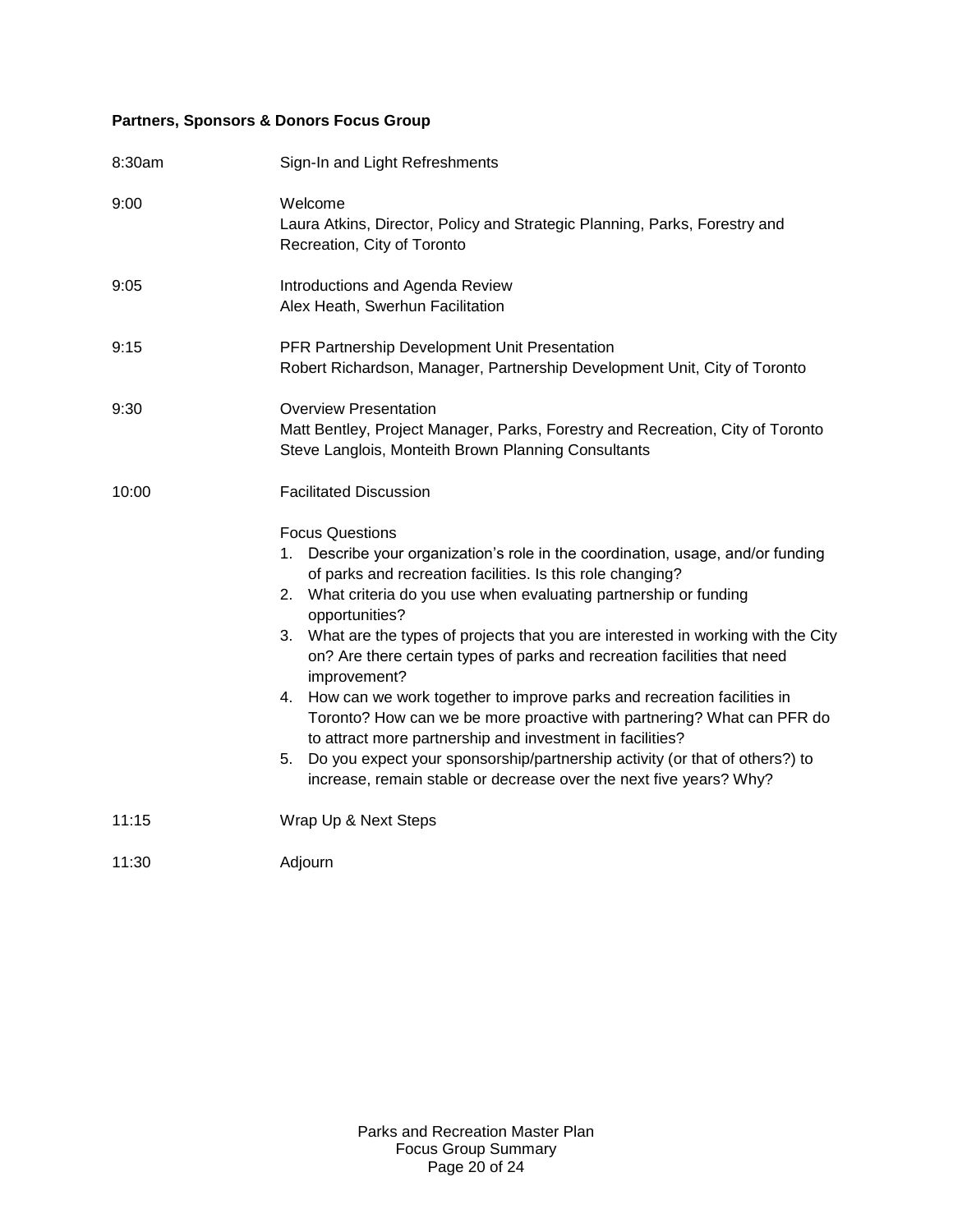## **Permit and Facility User Groups Focus Group**

| 7:00pm | Welcome<br>Howie Dayton, Director, Community Recreation, Parks, Forestry and Recreation,<br>City of Toronto                                                           |  |
|--------|-----------------------------------------------------------------------------------------------------------------------------------------------------------------------|--|
| 7:05   | Introductions and Agenda Review<br>Alex Heath, Swerhun Facilitation                                                                                                   |  |
| 7:10   | <b>Overview Presentation</b><br>Matt Bentley, Project Manager, Parks, Forestry and Recreation, City of Toronto<br>Steve Langlois, Monteith Brown Planning Consultants |  |
| 7:40   | <b>Facilitated Discussion</b>                                                                                                                                         |  |
|        | <b>Focus Questions</b>                                                                                                                                                |  |
|        | What factors or trends are influencing the provision and use of parks and<br>1.<br>recreation facilities?                                                             |  |
|        | What types of parks and recreation facilities need to be improved and why?<br>2.<br>Where are the gaps?                                                               |  |
|        | How can we work together to address these gaps and challenges?<br>3.                                                                                                  |  |
|        | What criteria should be used to identify priorities?<br>4.                                                                                                            |  |
| 8:50   | Wrap Up & Next Steps                                                                                                                                                  |  |
| 9:00   | Adjourn                                                                                                                                                               |  |

Parks and Recreation Master Plan Focus Group Summary Page 21 of 24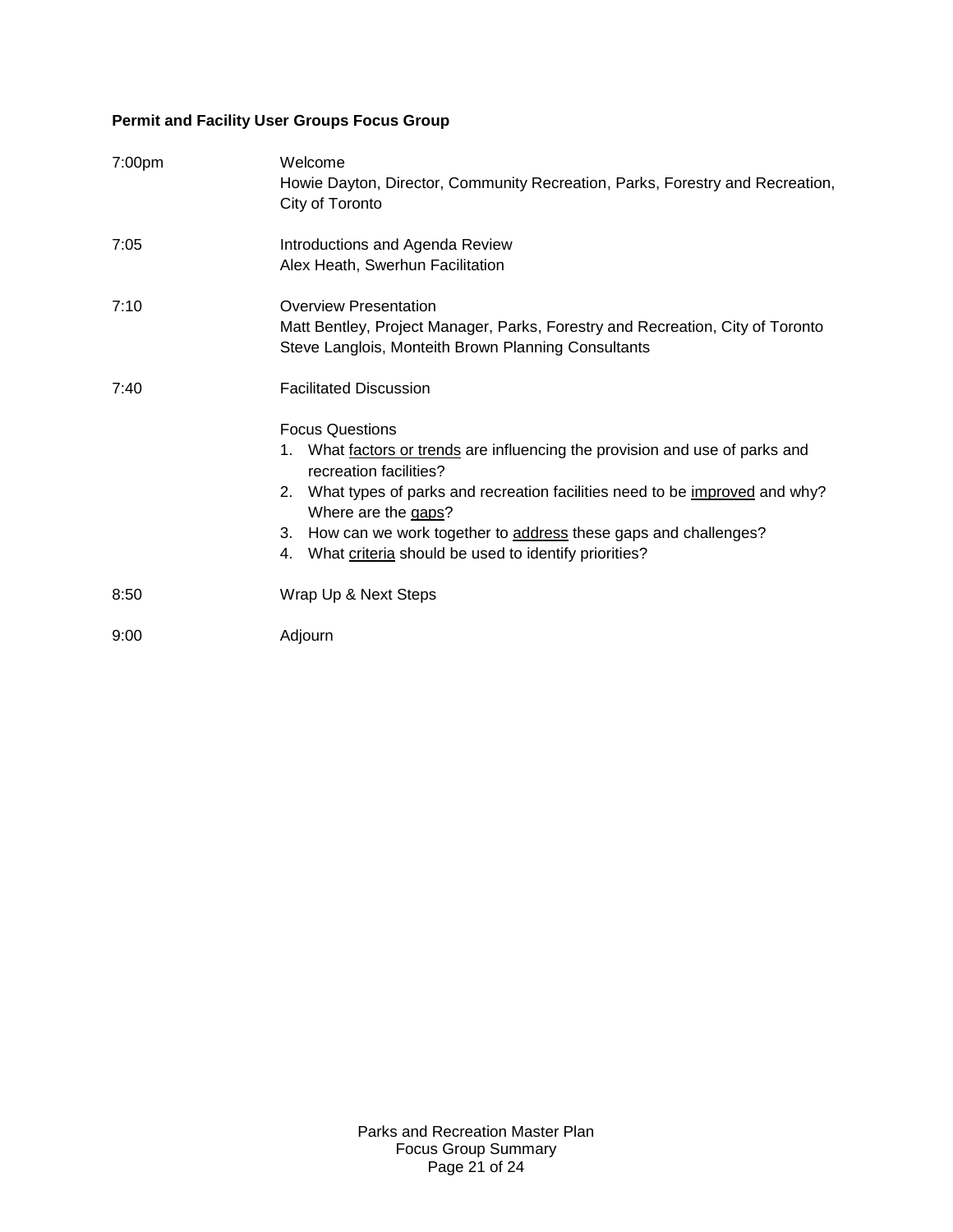

#### **Youth Focus Group**

| 6:00 | Welcome & Introductions |
|------|-------------------------|
| 6:10 | Overview Presentation   |
| 6:30 | Discussion              |
| 7:45 | Wrap-up & Next Steps    |
| 8:00 | Adjourn                 |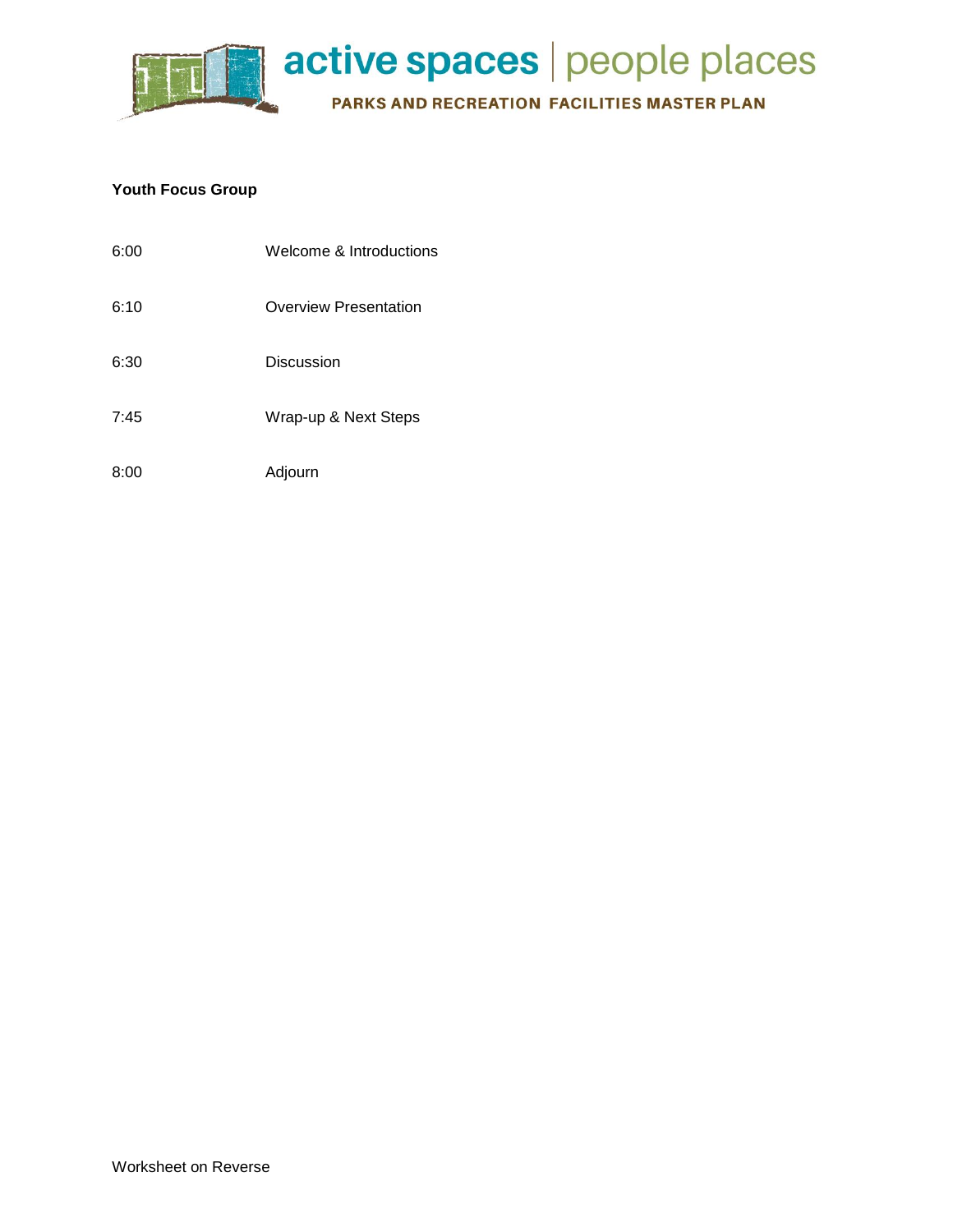# **ATTACHMENT 3 – PARTICIPANT LISTS**

#### **Persons with Disabilities Focus Group**

Number of participants: 40

Participating organizations:

- Alliance for Equality of Blind Canadians
- Canadian Hellen Keller Centre
- Community Living Toronto
- Children's Services, Special Services Unit
- March of Dimes
- **MOCED**
- MS Society of Canada
- Ontario Wheelchair Sports Organization
- ParaSport Ontario
- Raising Cane Initiatives
- Reach for the Rainbow

#### **Access, Equity & Diversity Focus Group**

Number of participants: 4

Participating organizations:

- Catholic Cross Cultural Services
- Ontario Council of Agencies Serving Immigrants (OCASI)
- The 519

#### **Partners, Sponsors & Donors Focus Group**

Number of participants: 28

Participating organizations:

- Botanicus Art Ensemble
- Canadian National Shelter Protection
- Canadian Tire Jumpstart
- Downtown Yonge BIA
- Evergreen
- Friends of High Park Zoo
- Futuresign Multimedia Displays
- High Park Nature Centre
- MLSE Foundation

Region)

• Silent Voice Canada • Special Olympics Ontario • Surrey Place Centre

Toronto Accessible Sports Council

• The Participation House Project (Durham

- Toronto Rehab
- University of Toronto Scarborough
- University of Toronto Faculty of Kinesiology
- York University Canadian Disability Participation Project

- The Grenadier Group
- Toronto Curling Association
- Toronto Foundation
- **•** Toronto Hydro
- Toronto Office of Partnerships
- Toronto Skateboarding Committee
- VIBE Arts
- Westpoint Construction
- William Beasley Enterprises Ltd.

Parks and Recreation Master Plan Focus Group Summary Page 23 of 24